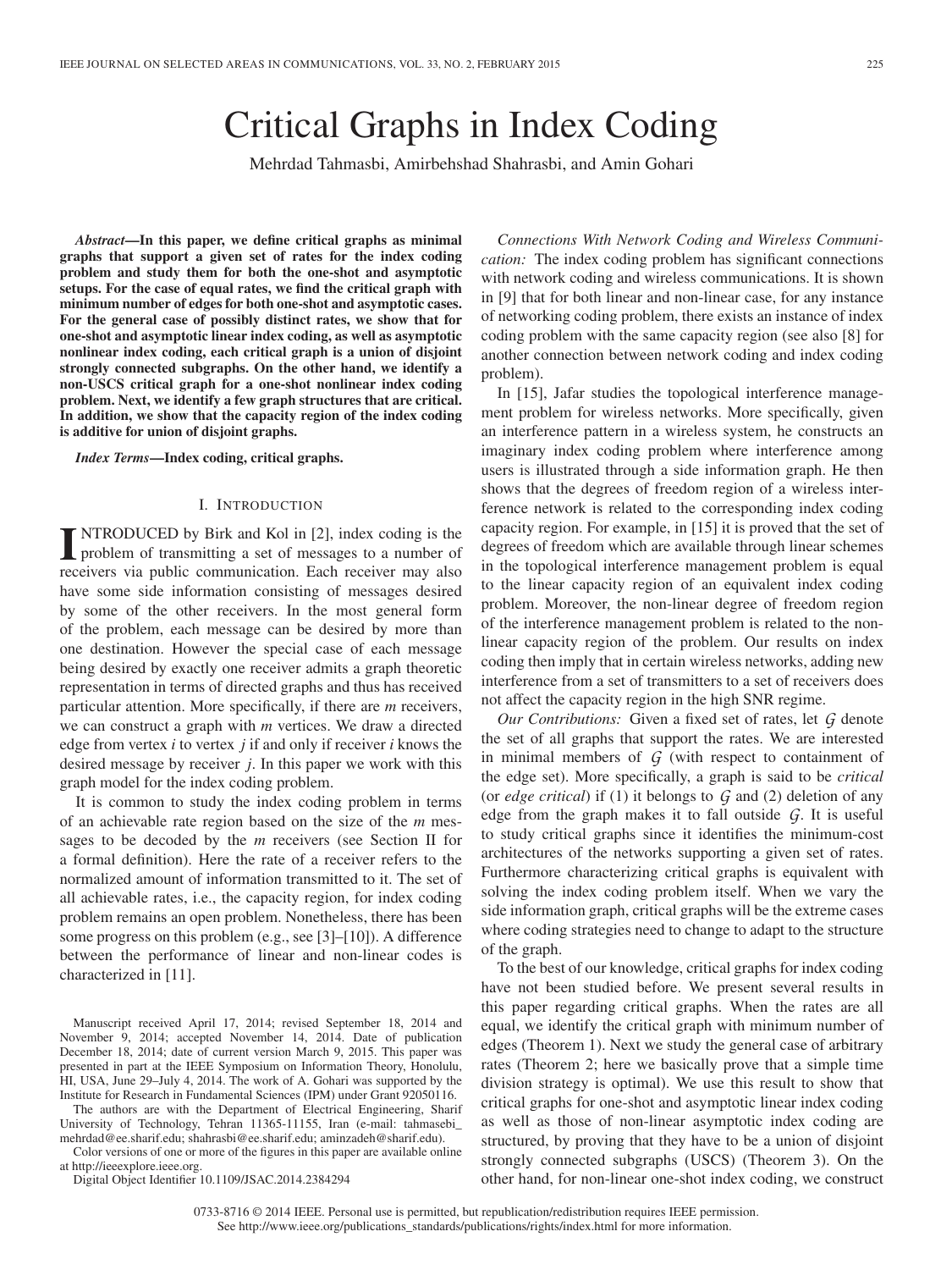| CaseThm         | (a) | (b, c) | (a) | (b |  | (svm) |  |
|-----------------|-----|--------|-----|----|--|-------|--|
| 1-Shot Non-Lin. |     |        |     |    |  |       |  |
| 1-Shot Lin.     |     |        |     |    |  |       |  |
| Asmp. Non-Lin.  |     |        |     |    |  |       |  |
| Asmp. Lin.      |     |        |     |    |  |       |  |

Fig. 1. This table presents the coverage of different index coding scenarios in our main theorems.

a counterexample by finding a critical graph that is not USCS. Next Theorems 5 and 6 find some classes of critical graphs; these were identified after we computed a comprehensive list of symmetric critical graphs for graphs with at most five nodes.

A potential application of critical graphs is in the study of wireless broadcast networks. For example, in [16] side information of nodes in a broadcast wireless network has been employed to make the communication more efficient. In such schemes, study of critical graphs can be helpful as it identifies the side information that cannot make the communication more efficient. For instance, as our results show, those side information whose corresponding edge in the side information graph do not lie on any cycle, will not improve the efficiency of communication. Hence, these side information can be eliminated. Accordingly, the total storage resources of wireless nodes can be decreased using our results.

Lastly, we have a novel result (Theorem 2) for characterizing the index coding capacity of certain structured graphs in all scenarios except the non-linear one-shot case.

This paper is organized as follows: in Section II, basic notation and definitions are provided. The results are given in Section III, with proofs coming in the following section. Fig. 1 shows the coverage of various index coding setups in our main theorems.

### II. DEFINITIONS AND PRELIMINARIES

A (unicast) index coding problem comprises of *m* nodes,  $\{1,\dots,m\}$ , and a set of *m* message  $\{W_1,\dots,W_m\}$  where node *i* needs to decode the message  $W_i$ ,  $i = 1, \dots, m$ . The side information of node *i* is assumed to be a subset of  $\{W_1,\dots,W_{i-1},W_{i+1},\dots,W_m\}$ . We can illustrate the side information of nodes by a directed graph  $G = (\mathcal{V}, \mathcal{E})$ , where  $\mathcal{V} =$  $\{1,\dots,m\}$  and node *i* has an edge to node *j* (that is,  $(i, j) \in \mathcal{L}$ ) if node *i* knows *Wj*. For simplicity in the rest of this paper, we use graph as a shorthand for directed graphs. Undirected graphs are referred to as "bidirectional graphs."

*Definition 1:* A code for an index coding problem (or an index code) consists of

- 1) *m* alphabet sets  $W_i$ ,  $i = 1, 2, \dots, m$  where the message intended by the *i*-th party,  $W_i$ , belongs to  $W_i$ ;
- 2) An encoding function *f* from  $W_1 \times \cdots \times W_m$  to  $\{1,2,\dots,N\}$  that compresses the messages  $(W_1,\dots,W_m)$ into a symbol in  $\{1, 2, \cdots, N\}$ .  $f(W_1, \cdots, W_m)$  is called the public message since it will be made available to all the nodes;
- 3) A set of *m* decoding functions at the nodes from  $\{1,2,\dots,N\} \times \prod_{(i,j) \in \mathcal{E}} \mathcal{W}_j$  to  $\mathcal{W}_i$  for  $i = 1,2,\dots,m$ . Every node should be able to decode its message using the public message and its side information.

The rate vector associated with the code is a vector  $(r_1, \dots, r_m)$ where  $r_i = \log(|\mathcal{W}_i|)/\log(N)$ . We will use  $\bar{\mathbf{r}}$  to indicate the rate vector  $(r_1, \dots, r_m)$ .

Probability of error associated to the code is the probability that node *i* fails to correctly decode  $W_i$  for some  $i = 1, 2, \dots, m$ , where rvs  $W_i$  are assumed to be uniform on their alphabet set and mutually independent of each other.

*Definition 2 (Linear Codes):* A linear code for an index coding problem with finite field F consists of

- 1) *m* positive integers  $l_1, \dots, l_m$  indicating that  $W_i \in \mathbb{F}^{l_i}$  is a sequence of length  $l_i$  of symbols in  $\mathbb{F}$ . In other words, the alphabet set for the rv  $W_i$  is  $W_i = \mathbb{F}^{l_i}$ ;
- 2) A linear map *f* from  $W_1 \times \cdots \times W_m$  to  $\mathbb{F}^n$  that compresses the messages  $(W_1, \dots, W_m)$  into a sequence of length *n* of symbols in  $\mathbb{F}$ ;
- 3) A set of *m* linear decoding functions from  $\mathbb{F}^n$  ×  $\prod_{(i,j)\in\mathcal{I}}\mathcal{W}_j$  to  $\mathcal{W}_i$  for  $i=1,2,\dots,m$ .

The rate vector associated with the code is a vector  $\bar{\mathbf{r}} =$  $(r_1, \dots, r_m)$  where  $r_i = l_i/n$ .

*Definition 3. Linear and Non-Linear Index Coding:* In linear index coding we restrict ourselves to linear codes over an arbitrary finite field F. However in the non-linear index coding we are allowed to use an arbitrary code.

*Definition 4. One-Shot and Asymptotic Index Coding:* In the one-shot problem, we have fixed message alphabets  $W_1, \dots, W_m$  and seek the code with the smallest alphabet size for the public message (i.e., minimum size of the range of  $f(.)$ ) that can result in a zero probability of error. On the other hand, in the asymptotic coding scheme the rate vector  $\mathbf{\bar{r}} = (r_1, \dots, r_m)$ is called achievable if and only if there exists a sequence of zero-error codes whose blocklengths converge to infinity while their rate vectors converge to  $\bar{\mathbf{r}} = (r_1, \dots, r_m)$ .

*Remark 1:* Asymptotic index coding is generally defined for a vanishing (rather than an exactly zero) probability of error. However [13] shows that the two definitions are equivalent.

*Definition 5. Critical and Symmetric Rate Critical Graphs:* Given an index coding problem (linear or non-linear/one-shot or asymptotic) on a graph, we say that the graph is *critical* if removal of any edge from it *strictly* shrinks the rate region (capacity, when we are looking at asymptotics) associated to the graph.

The maximum symmetric rate achievable on a graph is the supremum of *r* such that  $\overline{\mathbf{r}} = (r, r, \dots, r)$  is achievable. We say that the graph is *symmetric rate critical* if removal of any edge from it *strictly* reduces the maximum symmetric rate the graph. Every symmetric rate critical graph is critical, but the reverse is not necessarily true (see Theorem 4).

Next we need the following definitions from graph theory:

*Definition 6. Turán Graph:* Turán Graph of order *m* and *k*, denoted by  $T(m, k)$ , is a bidirectional complete *k*-partite graph with *b* parts of size  $a + 1$  and  $k - b$  parts of size *a*, where *m* =  $ak + b$  for  $a \ge 0, b \in \{0, 1, 2 \cdots, k - 1\}$ . We denote the number of edges of  $T(m, k)$  by  $e(m, k)$ . In [14, Ex. 5.2.18], it is shown that

$$
e(m,k) = \frac{1}{2} \cdot \left(1 - \frac{1}{k}\right) m^2 - \frac{b(k-b)}{2k}.
$$
 (1)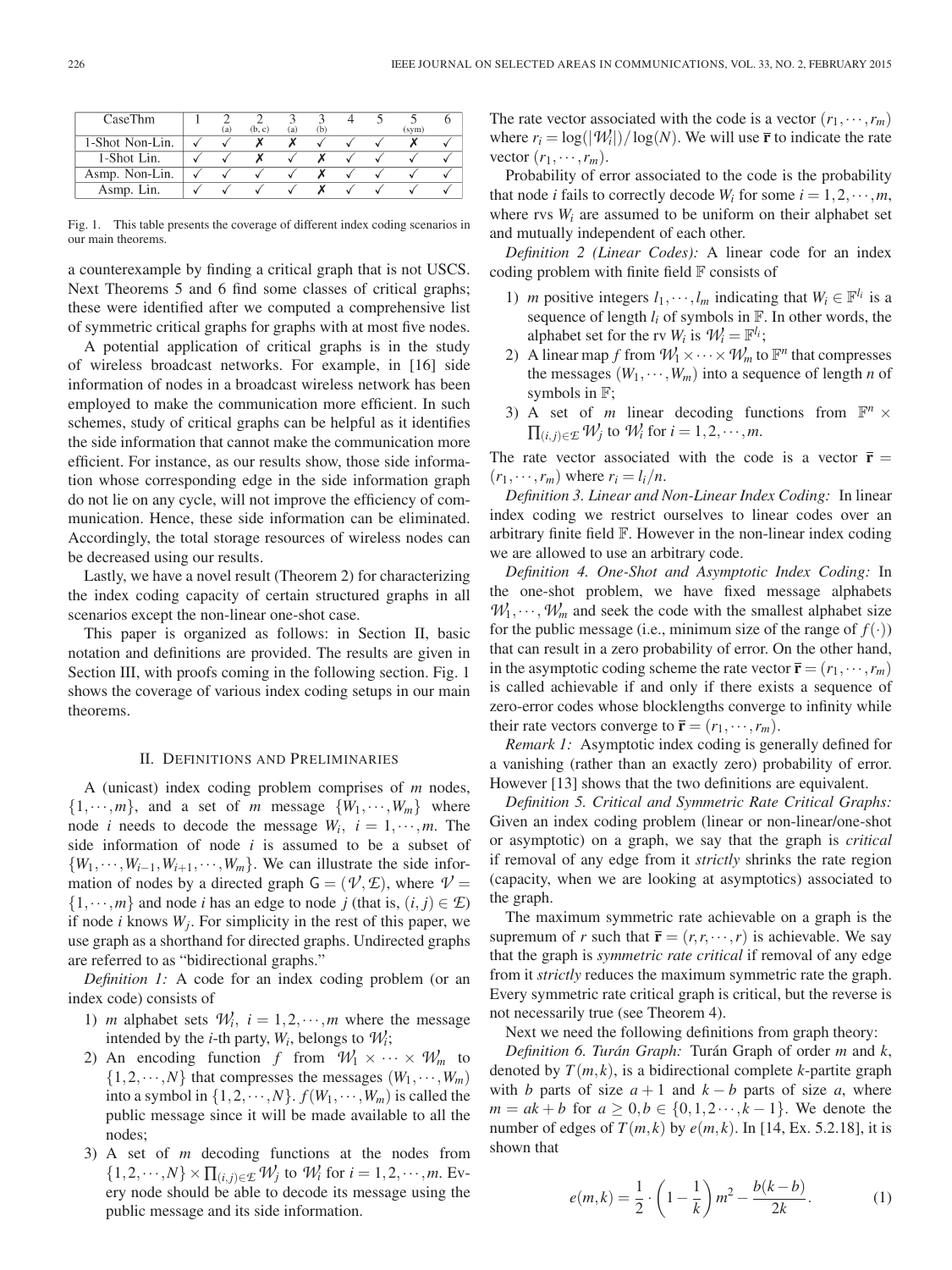*Lemma 1 (Turán's Theorem):* [14, Thm. 5.2.9] A bidirectional *m*-vertex graph G that contains no clique of size  $k + 1$ has at most  $e(m, k)$  edges. Furthermore, the only graph (up to the class of isomorphism) with  $e(m, k)$  edges which satisfies the aforementioned condition is  $T(m, k)$ .

*Definition 7. Strongly Connected Graphs:* The graph G =  $(V, E)$  is strongly connected if there exists a directed path between every pair of distinct vertices.

It is easy to verify that a graph is strongly connected if and only if every edge of the graphs lies on a (directed) cycle.

*Definition 8. Union of Two Disjoint Graphs:* The union of  $G = (\mathcal{V}, \mathcal{L})$  and  $G' = (\mathcal{V}', \mathcal{L}')$  is defined as  $G \cup G' = (\mathcal{V} \cup$  $\mathcal{V}', \mathcal{E} \cup \mathcal{E}'.$ 

*Definition 9. USCS Graphs:* Graph G is USCS (Union of Strongly Connected Subgraphs) if there exists a set of disjoint graphs  $\{G_1, G_2, \dots, G_k\}$  such that  $(1)G_i$  is strongly connected and  $(2)G = \bigcup G_i$ . *i*

#### III. MAIN RESULTS

*Theorem 1. Minimum Number of Edges for Equal Rates:* Every *m*-vertex graph supporting a rate vector  $\mathbf{\bar{r}} = (r, \dots, r)$  has at least:

$$
g(r,m) = m(m-1) - 2 \cdot e\left(m, \left\lfloor \frac{1}{r} \right\rfloor\right)
$$
 (2)

edges, if  $\frac{1}{m} \le r \le 1$  ( $g(r,m)$  is the number of edges in the complement of  $T(m, \lfloor \frac{1}{r} \rfloor)$ ). Moreover, there is a unique graph, up to isomorphism, that has exactly  $g(r, m)$  edges and supports the rate vector  $\bar{\mathbf{r}} = (r, \dots, r)$ . This theorem holds for all cases (linear or non-linear, one-shot or asymptotic).

*Remark 2:* This theorem shows that there is a unique (up to isomorphism) critical graph with minimum number of edges for both one-shot and asymptotic cases.

*Remark 3:* Theorem 1 is valid for  $\frac{1}{m} \le r \le 1$ . For the case  $r > 1$ , there is no graph that supports the rate vector  $\mathbf{\bar{r}} = (r, \dots, r)$ since the rate of each node cannot be greater than one. When  $r < \frac{1}{m}$ , it is possible to send all messages as the public message, and hence no side information is needed. Therefore, the empty graph is sufficient in this case.

*Theorem 2. Additivity of Index Coding Capacity Region:*

- a) Given a graph  $G = (\mathcal{V}, \mathcal{E})$ , suppose that G' and G'' are subgraphs of G induced on vertex sets  $\mathcal{V}'$  and  $\mathcal{V}''$ . In addition, assume that  $V'$  and  $V''$  partition  $V$  and there exist no edge like  $e = (u, v)$  in  $E$  that starts from  $u \in V'$ and ends up in  $v \in \mathcal{V}''$ , i.e., no directed edge from  $G'$  to  $G''$  exists. Then, elimination of all the directed edges from  $G''$  to  $G'$  will not change the rate region in the one-shot linear, asymptotic linear, and asymptotic non-linear index coding problems. However this statement does not hold for all one-shot non-linear index coding problems.
- b) [Optimality of a simple time-division strategy]. Take an index coding problem with graph  $G = G' \cup G''$ , such that there is no edge between  $G'$  and  $G''$ . Let  $C$ ,  $C'$  and  $C''$ denote the capacity regions of  $G$ ,  $G'$  and  $G''$  respectively (the three capacities are either all in the sense of asymptotic linear, or all in the sense of asymptotic non-linear).

Then  $C = \bigcup_{\alpha \in [0,1]} \alpha C' \oplus (1 - \alpha) C''$  where  $\oplus$  is the direct sum operator. Alternatively, the index coding region for G is of the form  $\mathbf{\bar{r}} = (\alpha \mathbf{\bar{r}}', (1 - \alpha)\mathbf{\bar{r}}'')$  for  $\alpha \in [0, 1]$  and vector  $\mathbf{\bar{r}}'$  is in the region of G' and  $\mathbf{\bar{r}}''$  is in the region of G'', and  $(\alpha \vec{r}', (1 - \alpha)\vec{r}')$  is the concatenation of the vectors  $\alpha \vec{r}'$ and  $(1-\alpha)\mathbf{\bar{r}}^{"}$ .

c) Let  $G_1, G_2, \dots, G_l$  be strongly connected components of G (as described in part b). Then  $C = \bigcup_{\alpha_1 + \dots + \alpha_l = 1} \alpha_1 C_1 \oplus$  $\cdots \oplus \alpha_l C_l$  where  $C_i$  denotes the capacity regions of  $G_i$ (either all in the sense of asymptotic linear, or all in the sense of asymptotic non-linear).

#### *Theorem 3. Critical Graphs are USCS:*

- a) Every critical graph for linear index coding (one-shot or asymptotic) and for asymptotic non-linear index coding is USCS. In particular, removing edges not lying on a directed cycle does not change the capacity region in these cases.
- b) There exists a critical graph for a one-shot non-linear index coding problem which is not USCS.

Now, we provide some results on the structure of critical graphs. The first class of critical graphs that are easy to identify are bidirectional graphs:

*Theorem 4:* Any bidirectional graph is critical (by a bidirectional graph we mean one in which a directed edge from node *i* to *j* implies a directed edge from node *j* to *i*). On the other hand this is not true for symmetric criticality; in particular a bidirectional cycle of size 4 is not symmetric critical.

*Theorem 5. Union of Two Critical Graphs is Critical:* If G and H are two critical graphs with distinct vertex sets, then G∪ H is also a critical graph for any of linear/non-linear, oneshot/asymptotic formulations. Further, if G and H are two symmetric rate critical graphs, then G∪ H is also a symmetric rate critical in one-shot linear, asymptotic linear, and asymptotic non-linear index coding scenarios.

*Theorem 6. Two Structures That are Critical:*

a) Suppose  $G = (\mathcal{V}, \mathcal{E})$  is a directed cycle of length *m*, where

$$
\mathcal{V} = \{1, \cdots, m\}, \quad \mathcal{L} = \{(i, i+1) : 1 \le i < m\} \cup \{(m, 1)\}.
$$

Now, construct a new graph  $G' = (\mathcal{V}', \mathcal{E}')$  so that  $\mathcal{V}' =$ *V* ∪ { $m+1$ } and  $E' = E \cup \{(m+1,1), (m+1,i), (j,m+1)\}$ 1),  $(k,m+1)$ . Then, if  $1 \leq j < i$  and  $i \leq k \leq m$ , G' is symmetric rate critical.

b) Suppose  $G' = (\mathcal{V}', \mathcal{L}')$  is a graph that satisfies the condition of part (a). We construct a new graph  $G'' = (\mathcal{V}''', \mathcal{E}'')$ by replacing any vertex  $u \in \mathcal{V}'$  by a complete graph (different vertices can be replaced by complete graphs of different sizes). Then,  $G''$  is critical. More specifically, we replace vertex *u* with  $n_u$  vertices  $u_1, u_2, \dots, u_{n_u}$  that are mutually connected to each other. We also draw a directed edge from  $u_i$  to  $v_j$  in  $G''$  for  $i \in \{1, 2, \dots, n_u\}$  and  $j \in \{1, 2, \dots, n_v\}$  if there exists a directed edge from *u* to *v* in G .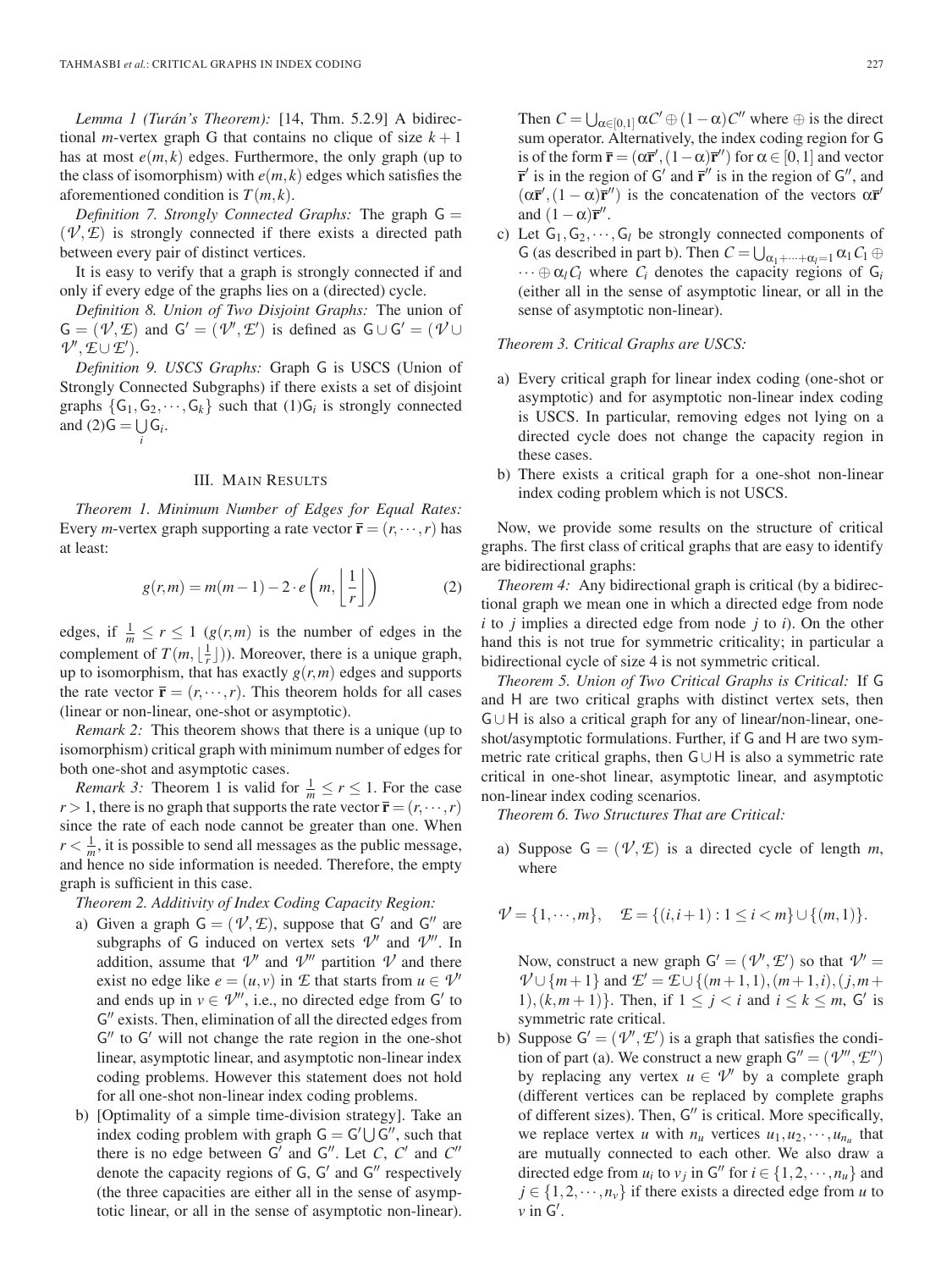

Fig. 2. An example of  $G$ ,  $G^f$ , and  $G^b$  in the proof of Thm 1. (a)  $G$ . (b)  $G^f$ .  $(c)$  $G<sup>b</sup>$ .

#### IV. PROOFS

#### *A. Proof of Theorem 1*

Before stating the proof, we introduce a useful lemma which is proved in [12]:

*Lemma 2:* Assume that  $X$  is a subset of the vertices of a graph  $G = (\mathcal{V}, \mathcal{E})$  which contains no directed cycle. Then in every rate vector  $\mathbf{\bar{r}} = (r_1, \dots, r_m)$  supported by G in non-linear asymptotic case, we have  $\sum_{i \in \mathcal{X}} r_i \leq 1$ .

We begin the proof of Theorem 1 by proving the given lower bound on the minimum number of edges. It suffices to prove it for the non-linear asymptotic case since it implies that for all other cases (it is clear that the capacity regions of the other cases are the subset of the capacity region of non-linear asymptotic case. So, if  $\bar{r}$  is not in the non-linear asymptotic capacity region of the graphs with less than  $g(m,r)$ edges, it is not in the capacity region of those graphs for other cases). Suppose that a given graph  $G = (\mathcal{V}, \mathcal{E})$  supports the rate vector  $\mathbf{\bar{r}} = (r, \dots, r)$  for non-linear asymptotic case. We aim to construct two new graphs and with the help of Lemmas 1 and 2 find some bounds on the number of edges in these two graphs. Then we use these bounds to find a bound on the number of edges in G. Using Lemma 2, every subset of  $V(G)$  whose size is bigger than  $\lfloor \frac{1}{r} \rfloor$ , has a directed cycle, because the sum of the rates of the vertices in this subset is greater than or equal to  $r \times (\lfloor \frac{1}{r} \rfloor + 1) > 1$ . Then, we consider an arbitrary order for the vertices of G such as  $1, \dots, m$  and construct two new graphs (called "forward" and "backward" graphs) as follows:  $G^f = (\mathcal{V}^f, \mathcal{L}^f)$  and  $G^b = (\mathcal{V}^b, \mathcal{L}^b)$  where  $V^f = V^b = V$ , and  $\mathcal{L}^f$ ,  $\mathcal{L}^b$  is a partition of  $\mathcal L$  into two sets as follows:  $G<sup>f</sup>$  contains those edges of G whose direction agrees with the mentioned order, that is,  $\mathcal{L}^f = \{(x, y) \in \mathcal{L} | x \lt y\}$ .  $G^b$ contains the following edges:  $\mathcal{L}^b = \{(x, y) \in \mathcal{L} | x > y\}$  (for an example, see Fig. 2). Now, because every cycle in G should contain at least one edge from both  $G^f$  and  $G^b$ , every subset of size more than  $\lfloor \frac{1}{r} \rfloor$  has at least one edge in both  $G^f$  and  $G^b$ .

Now let us construct a bidirectional graph  $\tilde{G}^f$  on the same set of vertices as follows: *x* is connected to *y* in  $G^f$  for  $x \neq y$  if an only if  $(\min(x, y), \max(x, y)) \notin \mathcal{E}^f$ . Observe that  $\tilde{G}^f$  is like the complement of  $G^f$  if we ignore the edge arrows of  $G^f$ . Similarly,  $G^b$  is constructed as the complement of  $G^b$  if we ignore the direction of arrows in it. Since every subset of size more than  $\lfloor \frac{1}{r} \rfloor$  has at least one edge in both  $G^f$  and  $G^b$ , we can conclude that  $\tilde{G}^f$  and  $\tilde{G}^b$  do not have a clique of size  $\lfloor \frac{1}{r} \rfloor + 1$ . Using Lemma 1, the number of edges of both  $G^f$  and  $G^b$  is at least

$$
\binom{m}{2} - e\left(m, \left\lfloor \frac{1}{r} \right\rfloor\right) = \frac{g(r, m)}{2}.
$$
 (3)

Hence, G itself has at least  $g(r, m)$  edges.

Next, we will show that the complement of  $T(m, \lfloor \frac{1}{r} \rfloor)$  supports the rate **r**. It suffices to show this for one-shot linear coding and it implies that for all cases there exists a graph which supports the rate **r**. Let  $m = a \left\lfloor \frac{1}{r} \right\rfloor + b$  for some  $a \geq$  $0, b \in \{0, 1, 2 \cdots, \lfloor \frac{1}{r} \rfloor - 1\}$ . Then we construct G as complement of  $T(m, \lfloor \frac{1}{r} \rfloor)$  so that it consists of *b* cliques of size  $a + 1$ , and  $\lfloor \frac{1}{r} \rfloor$  − *b* cliques of size *a*.<sup>1</sup> Then one can verify that G has *g*(*r*,*m*) edges. In addition, if every node desires only one bit and we transmit the XOR of the bits in every clique, every vertex can decode its message, and the rate of every message equals to  $\frac{1}{\lfloor \frac{1}{r} \rfloor}$   $\geq r$ . Furthermore, it is obvious that this is a one-shot linear coding. Thus there is a graph which supports the rate **r**.

Lastly, to show that no other graph with exactly  $g(r, m)$  edges supports  $\bar{\mathbf{r}}$ , consider a graph G that has  $g(r, m)$  edges and supports the rate vector  $\mathbf{\bar{r}} = (r, \dots, r)$  in non-linear asymptotic case (it suffices to show this for the non-linear asymptotic case and it will imply other cases). According to our previous argument, if we construct  $\tilde{\mathsf{G}}^f$  and  $\tilde{\mathsf{G}}^b$  as discussed before, each of them should have exactly  $e(m, \lfloor \frac{1}{r} \rfloor)$  edges. As they cannot have a clique of size  $\lfloor \frac{1}{r} \rfloor + 1$ , Lemma 1 gives that they should have the structure mentioned in this lemma. So, the only remaining step is to show that the independent sets in  $\tilde{\mathsf{G}}^f$  and  $\tilde{\mathsf{G}}^b$  coincide on each other. Suppose this does not hold, that is, there are two vertices where there is an edge between them in  $G<sup>b</sup>$ , but not in  $\widetilde{\mathsf{G}}^f$ . Let us call these two vertices *u* and *v*. (equivalently, there is an edge between *u* and *v* in  $G^f$ , but not in  $G^b$ ). Choose one vertex from each of the  $\lfloor \frac{1}{r} \rfloor$  independent sets of  $\tilde{G}^f$  such that *u* is chosen and let us denote this set by  $X$ . Then we claim that  $X \cup \{v\}$  does not contain any cycle in G. Note that if a cycle exists, it should include the edge between *u* and *v*, because it is the only edge in  $\mathcal{X} \cup \{v\}$  in  $G^f$  and the cycle should have at least one edge from  $G<sup>f</sup>$ . Now the other edges in the cycle form a path from *v* to *u* in  $G^b$ . As every component of  $G^b$  is a clique then *u* and *v* should have an edge, which contradicts our assumption that *u* and *v* are disconnected in  $G^b$ .

#### *B. Proof of Theorem 2*

The proof of part (a) for one-shot non-linear index coding follows from part (b) of Theorem 3. Other cases are considered below:

*Proof of Part (a) for Asymptotic Non-Linear Index Coding:* Consider an arbitrary code on the original graph with zero probability of error. Let  $K = f(W_1, W_2, \dots, W_m)$  be the public message. The rate of this code is  $\mathbf{\bar{r}} = (r_1, r_2, \dots, r_m)$  where  $r_i = \log(|\mathcal{W}_i|)/\log(|\mathcal{K}|).$ 

The union of  $G'$  and  $G''$  corresponds to the graph G after elimination of directed edges from G" to G'. Take an arbitrary  $\varepsilon > 0$ . We create a code for the union of G' and G'' that achieves the rate vector  $\mathbf{\bar{r}}' = (r'_1, r'_2, \dots, r'_m)$  where  $r'_i \ge r_i - \varepsilon$ , with the probability of error being less than ε. This concludes the proof (see Remark 1 on index coding with a vanishing probability of error).

<sup>1</sup>A clique is a graph where every vertex has a directed edge to every other vertex.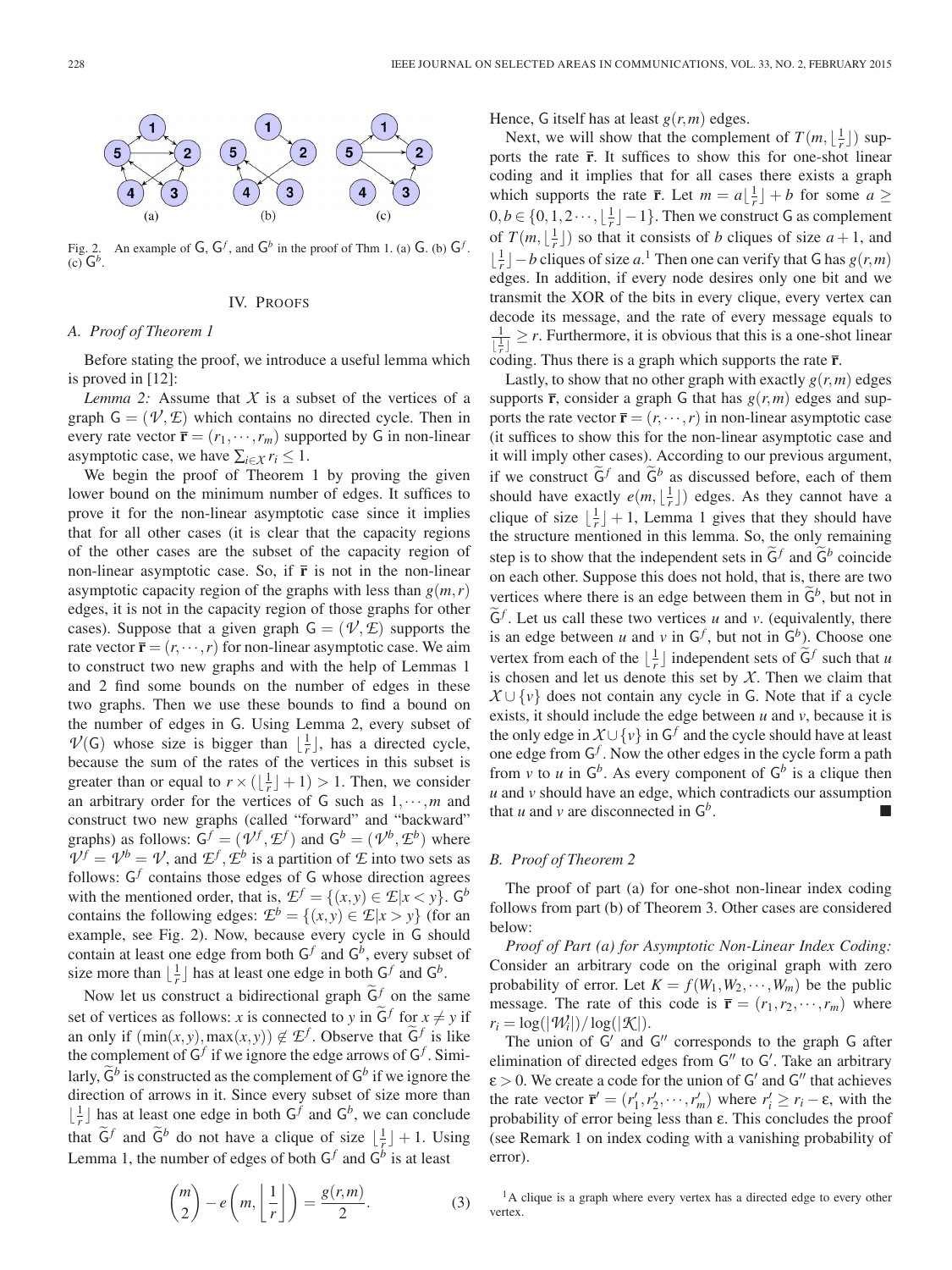We can conceive *n* i.i.d. repetitions of the given code with  $(W_1^n, W_2^n, \dots, W_m^n)$  and public message  $K^n$ . The rate of the i.i.d. code is the same as the original one since

$$
\log\left(\left|\mathcal{W}_{i}^{n}\right|\right)=n\log\left(\left|\mathcal{W}_{i}^{1}\right|\right),\qquad\log\left(\left|\mathcal{K}^{n}\right|\right)=n\log\left(\left|\mathcal{K}\right|\right).
$$

Since the original code had zero error probability, the i.i.d. code has also a zero probability of error.

We define  $W_{G'}$  as a shorthand for  $W_i$ ,  $i \in G'$ , and  $W_{G'}^n$  as a shorthand for  $W_i^n$ ,  $i \in G'$ . We define a new code that uses  $(K', K'')$  instead of  $K^n$  where nodes in G' decode their messages using  $K'$  and nodes in  $G''$  decode their messages using  $K''$ :

- Size of the alphabet of  $K'$ , i.e.,  $|\mathcal{K}'|$ , is less than or equal to  $2^{n(I(K;W_{G})+\delta)}$ . Furthermore, the nodes in G' can use K' and their side information (which is inside  $G'$ ) to recover their message with probability  $1 - \varepsilon$ .
- Size of the alphabet of  $K''$ , i.e.,  $|\mathcal{K}''|$ , is less than or equal to  $2^{n(H(K|W_{G'})+\delta)}$ . Furthermore, the nodes in G'' can use  $K''$ and part of their side information of messages inside  $G''$  to recover their message with probability  $1 - \varepsilon$ .

This would finish the proof since  $log(|\mathcal{K}'| \cdot |\mathcal{K}''|)$  is equal to  $n(\log(|\mathcal{K}|) + 2\delta)$  and by choosing  $\delta$  small enough we can ensure that the rate of the new code is within ε of the original code.

*Construction of K<sup>n</sup>*: We have  $\min_{w_{c'}} H(K|W_{G'} = w_{G'}) \le$  $H(K|W_{G'})$ . Thus, it suffices to construct  $K''$  whose alphabet size is less than or equal to  $2^{n(H(K|W_G=w_G))+\delta)}$  where  $w_G$  is the one that minimizes  $H(K|W_{G'} = w_{G'})$ .

Let us first assume in the original problem that  $W_{G'} = w_{G'}$ has occurred and the nodes in  $G'' = G - G'$  are all aware of this (thus, if some of the nodes in  $G''$  had partial information about messages of nodes in G , we are giving all of them a full access to  $W_{G'}$  and this should only help them in decoding their message). Thus the nodes in  $G''$  should be able to recover their intended messages using *K* and their side information inside G'' with probability one, when  $W_{G'} = w_{G'}$  is fixed. We can use the conditional joint pmf  $p(K, W_{G} | W_{G'} = w_{G'})$  as a joint pmf  $q(k, w_{\mathsf{G''}})$  on *K*,  $W_{\mathsf{G''}}$  and think of it as an index code on nodes in  $G''$ , since  $W_{G''}$  is independent of  $W_{G'}$ , the marginal distribution of  $q(w_{\mathsf{G''}})$  is uniform and coordinatewise mutually independent; furthermore *K* will be a function of  $W_{G''}$  when  $W_{G'} = w_{G'}$  is fixed. The public message in the index coding problem on  $G''$  is produced from  $q(k|W_{G''}) = p(k|W_{G''}, W_{G'} = w_{G'})$  and it leads to zero error probability.

If we have *n* i.i.d. copies of the pmf *q* (still a code with zero error probability), the corresponding public message can be compressed using Shannon's source coding theorem and sent to the parties, where nodes in  $G''$  can first decompress it and then use it to run their decoding algorithm. Compression can be achieved at a rate of  $H_q(K) + \delta = H(K|W_H = w_H) + \delta$  bits at the cost of a probability of error of ε, which is tolerated.

Note that the public message  $K''$  is only meant for the use of subgraph  $G''$ ; to construct the code for  $G''$  we have pretended that  $W_{G'} = w_{G'}$  has happened in each copy of  $G'$ . It is clear that  $K''$  contains no useful information about  $W_{G'}^n$  that has actually occurred, and nodes in  $G'$  can ignore  $K''$ .

*Construction of*  $K'$ : Let  $p(k, w_G)$  denote the joint distribution of  $K$  and  $W_{G'}$  in the original code. The decoding function used by node  $i \in G'$  can be expressed as the conditional pmf  $p(\hat{w}_i|k,(w_j)_{j:(i,j)\in\mathcal{I}})$  where  $\hat{W}_i$  is the reconstruction of node *i*. Of course  $\hat{W}_i = W_i$  since perfect reconstruction is assumed. Therefore the joint pmf

$$
p(k, w_{\mathsf{G}'}, \hat{w}_{\mathsf{G}'}) = p(k, w_{\mathsf{G}'}) \prod_{i \in \mathsf{G}'} p(\hat{w}_i | k, (w_j)_{j:(i,j) \in \mathcal{I}})
$$

has the property that the marginal distribution on  $W_{\mathsf{G'}}$  and  $W_{\mathsf{G'}}$ is equal to

$$
p(W_{G'} = w_{G'}, \hat{W}_{G'} = \hat{w}_{G'}) = \prod_{i \in G'} \mathbf{1}[w_i = \hat{w}_i].
$$
 (4)

We use the covering lemma (rate-distortion coding) to create a code for nodes in  $G'$ . Let  $\delta > 0$  be an arbitrary small real.

*Codebook Generation:* Assume that the transmitter and the receivers initially share a codebook of  $2^{n(I(K;W_{G})+\delta)}$  sequences

$$
K^{n}(1), K^{n}(2), \cdots, K^{n}\left(2^{n(I(K;W_{G'})+\delta)}\right)
$$

each being an i.i.d. sequence according to  $p(k)$ .

*Encoding:* Having  $W_{G}^{n}$  at the transmitter, it finds an index *j* such that  $K^n(j)$  is jointly typical with  $W_{G}^n$  (i.e.,  $(K^n(j), W^n_{G'}) \in T^n_{\delta}(p(k, w_{G'})))$ , where we use the notion of typicality given in [1, 2.4]. Since the number of generated  $K^n(\cdot)$ sequences is larger than  $2^{n(I(K;W_{G'})+\delta)}$  by the covering lemma [1, Lemma 3.3], this can be done with high probability. The transmitter then sends the index  $j$  as  $K'$  to the receiver (the cardinality of the alphabet of  $K'$  allows it to send the index *j*).

*Decoding:* Having received  $K' = j$ , nodes  $i \in G'$  create  $\hat{W}_i^n$  as a function of  $K^n(j)$  and their side information (they use the same decoding functions of the original code). More precisely, if we denote the joint pmf of  $K^n(j)$  and  $W^n_{G}$  by  $q_{K^n(j),W^n_{G'}}(k, w^n_{G'})$ , the joint pmf of the constructed rv's is equal to

$$
q_{K^{n}(j),W_{G'}^{n}}(k,w_{G'}^{n})\prod_{i\in G'}\prod_{s=1}^{n}p\left(\hat{w}_{is}|k_{s},(w_{js})_{j:(i,j)\in E}\right)
$$

If  $(K^n(j), W^n_{G'}) \in T^n_{\delta}(p(k, w_{G'}))$ , with high probability we will have  $(K^n(j), W_{\mathsf{G}'}^n, \hat{W}_{\mathsf{G}'}^n) \in \mathcal{T}_{\delta'}^n(p(k, w_{\mathsf{G}'}, \hat{w}_{\mathsf{G}'}))$  for any  $\delta' > \delta$ , as we have passed  $K^n(j)$ ,  $W_{\mathsf{G}'}^n$  through the i.i.d. conditional pmf of  $p(\hat{w}_{G'}|k, w_{G'})$  (Conditional typicality lemma [1, 2.5]). Therefore  $K^n(j)$ ,  $W_{G'}^n$ ,  $\hat{W}_{G'}^n$  will be joint typical with high probability. Thus for any  $i \in G'$ , with high probability  $(W_i^n, \hat{W}_i^n)$ will be jointly typical. We claim that two sequences  $(W_i^n, \hat{W}_i^n)$ jointly typicality in the sense of [1, 2.4] is equivalent with their equality. Equation (4) implies that  $p(W_{G'} = w_{G'}, \hat{W}_{G'} = \hat{w}_{G'}) > 0$ if and only if  $w_{\mathsf{G'}} = \hat{w}_{\mathsf{G'}}$ , and hence for any pair  $(w_{\mathsf{G'}}, \hat{w}_{\mathsf{G'}})$  where  $w_{\mathsf{G'}} \neq \hat{w}_{\mathsf{G'}}$  we have (using notation of [1]) that

$$
\left|\Pi\left(w_{\mathsf{G}'},\hat{w}_{\mathsf{G}'}|W_{i}^{n},\hat{W}_{i}^{n}\right)-p(w_{\mathsf{G}'},\hat{w}_{\mathsf{G}'})\right|\leq \delta'\cdot p(w_{\mathsf{G}'},\hat{w}_{\mathsf{G}'})=0.
$$

Hence  $\Pi(w_{G'}, \hat{w}_{G'} | W_i^n, \hat{W}_i^n) = p(w_{G'}, \hat{w}_{G'}) = 0$  for any  $w_{G'} \neq$  $\hat{w}_{G'}$ , implying that  $W_i^n = \hat{W}_i^n$ . Therefore with high probability the decoders will successfully decode their intended messages.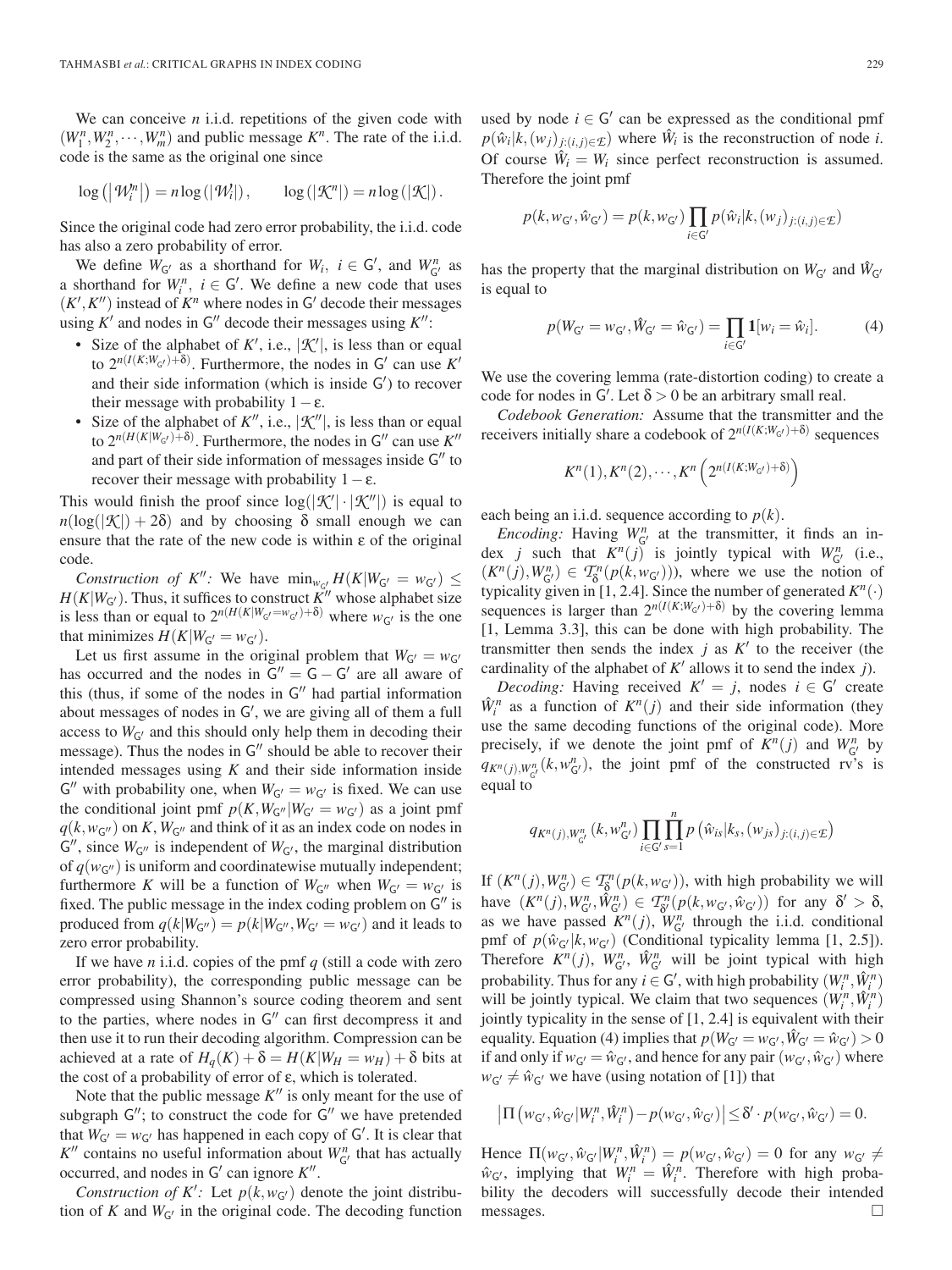*Proof of Part (a) for One-Shot Linear Index Coding:* Assume that there exists a valid one-shot linear coding scheme for a graph G with  $|\mathcal{V}| = m$  vertices such that  $W_i =$  $(w_{i1}, w_{i2}, \dots, w_{il_i})$ , where  $w_{ij} \in \mathbb{F}$  for some field  $\mathbb{F}$ . Additionally, assume that  $f(W_1, W_2, \dots, W_m) = (t_1, t_2, \dots, t_n)$  where  $t_k$  is equal to

$$
t_k = \sum_{i=1}^{m} \sum_{j=1}^{l_i} c_{ijk} \cdot w_{ij}, \qquad \forall 1 \le k \le n,
$$
 (5)

for some coefficients  $c_{ijk}$  in the field  $\mathbb F$ . In other words, the following matrix is used for the linear map:

$$
C = \begin{bmatrix} c_{111} & c_{121} & \cdots & c_{1l_11} & c_{211} & \cdots & c_{ml_m1} \\ \vdots & & \vdots & & \vdots \\ c_{11n} & c_{12n} & \cdots & c_{1l_1n} & c_{21n} & \cdots & c_{ml_mn} \end{bmatrix}.
$$

Without loss of generality we can assume that C is in the row echelon form, since elementary row operation on C is equivalent to using *invertible* linear combinations of  $t_1, t_2, \dots, t_n$ instead of these variables. We represent the first non-zero elements of each row of C by a sequence of indices

$$
(\mathbf{i}_k, \mathbf{j}_k), \qquad k = 1, 2, \cdots, n, \mathbf{j}_k \le l_{\mathbf{i}_k} \tag{6}
$$

that are increasing in a lexicographical order, i.e., either  $i_k$  <  $i_{k+1}$  holds or both  $i_k = i_{k+1}$  and  $j_k < j_{k+1}$  hold. Further we must have  $c_{ijk} = 0$  if  $(i, j)$  is less than  $(i_k, j_k)$  in the lexical order.

Since all nodes are able to decode their messages via  $(t_1, \dots, t_n)$  and their side information, there should exist coefficients  $\alpha_{ij1}, \alpha_{ij2}, \cdots, \alpha_{ijn}$  for each message  $w_{ij}$   $(1 \leq j \leq l_i)$ so that:

$$
\sum_{k=1}^{n} \alpha_{ijk} t_k \tag{7}
$$

is equal to  $w_{ij}$  plus a linear combination of  $w_{i'j'}$  that are available to node *i* as side information, i.e.,

$$
\sum_{k=1}^{n} \alpha_{ijk} t_k = w_{ij} + \sum_{i',j':(i,i') \in \mathcal{I}} w_{i'j'} \cdot \gamma_{i'j'}, \tag{8}
$$

for some coefficients γ<sub>*i' j'*</sub>.

Now, we turn to the proof. Without loss of generality, suppose that the vertices of G' are  $m - |\mathcal{V}'| + 1$ ,  $m - |\mathcal{V}'| + 2$ , ···,  $m$ , where  $G'$  was defined in the statement of the theorem. Note that this assumption and the assumption that C is in the row echelon form do not contradict the generality together. One can simply label the vertices of  $G$  such that nodes in  $G'$  be labeled with  $m - |\mathcal{V}'| + 1, m - |\mathcal{V}'| + 2, \dots, m$  and then applies some elementary row operations to find C in row echelon form. The statement of the theorem basically asks us to show that there is no need for nodes in  $G''$  to know (as side information) any of the messages for nodes in  $G'$ , i.e.,  $W_i$ ,  $i \in G'$ . To show this, we first define a new encoding linear map  $f'$  and then prove that it enables nodes in  $G''$  to recover their intended messages without any need to have access to  $W_i$ ,  $i \in G'$ . Nodes in G' are also shown to be still able to decode their messages with the



Fig. 3. A pictorial representation of the row echelon form of  $\overline{C}$  that clarifies the definition of *s*. Gray elements are zero and green elements are non-zero. To define  $c'_{ijk}$  we set the values inside the red box to be zero.

encoding function  $f'$  using their side information (nodes in  $G'$ do not know any of the messages of nodes in  $G''$  since  $G'$  does not have any outgoing edge). Thus, the edges between  $G'$  and  $G''$  can be removed.

Part 1: Definition of a new linear encoding function  $f'$ : Let  $s = \min\{k \mid c_{ijk} = 0, \forall 1 \le i \le m - |\mathcal{V}'|, 1 \le j \le l_i\}.$  Fig. 3 clarifies the definition of the *s*. Note that  $\{k \mid c_{ijk} = 0, \forall 1 \leq j \leq k\}$  $i \leq m - |\mathcal{V}'|, 1 \leq j \leq l_i$  cannot be empty. We prove this by contradiction. Suppose that the mentioned set is empty, then for each  $1 \leq k \leq n$  there exists a  $c_{ijk} \neq 0$  that  $i \leq m - |\mathcal{V}'|$ . As a result,

$$
\forall 1 \le k \le n : \mathbf{i}_k \le m - |\mathcal{V}'|.
$$
 (9)

Now assume that  $\theta$  is the smallest number that  $\alpha_{m1\theta} \neq 0$ , then:

$$
\sum_{k=1}^{n} \alpha_{m1k} \cdot t_k = \sum_{k=0}^{n} \alpha_{m1k} \cdot t_k
$$

$$
= \sum_{k=0}^{n} \alpha_{m1k} \cdot \left( \sum_{p=1}^{m} \sum_{q=0}^{l_p} c_{pqk} \cdot w_{pq} \right)
$$

Note that the coefficient of  $w_{i\theta j\theta}$  in the above statement is  $\sum_{k=0}^{n} \alpha_{m1k} \cdot c_{i\theta j\theta k}$ . Because  $(i_{\theta}, j_{\theta})$  is lexicographically smaller than  $(i_k, j_k)$  for any  $k > \theta$ ,  $c_{i \theta}$  *c*<sub>i $\theta$ </sub>  $k \neq 0$ . Then

$$
\sum_{k=0}^{n} \alpha_{m1k} \cdot c_{\mathbf{i}_{0}\mathbf{j}_{0}k} = \alpha_{m10} \cdot c_{\mathbf{i}_{0}\mathbf{j}_{0}\mathbf{\theta}} \neq 0 \tag{10}
$$

Note that  $i_\theta \leq m - |\mathcal{V}'|$  by (9), so  $i_\theta \in \mathsf{G}''$ . Hence,  $w_{i_\theta j_\theta}$  is not provided as side information to node *m*, which is in G'. As a result, the non-zero coefficient of  $w_{i\theta}$  in  $\sum_{k=1}^{n} \alpha_{m1k} \cdot t_k$  is in contradiction to (8). So we have proved that  $\{k \mid c_{ijk} = 0, \forall 1 \leq$  $i \leq m - |\mathcal{V}'|, \quad 1 \leq j \leq l_i$  is a non-empty set and thus *s* is well-defined.

Further let

$$
c'_{ijk} = \begin{cases} 0 & k < s \quad \text{and} \quad i > m - |\mathcal{V}'| \\ c_{ijk} & \text{otherwise} \end{cases}
$$
(11)

and  $t'_{k} = \sum_{i=1}^{m} \sum_{j=1}^{l_{i}} c'_{ijk} \cdot w_{ij}$  for all  $1 \leq k \leq n$ . Set  $f'(W_1, W_2, \dots, W_m) = (t_1', t_2', \dots, t_n')$ . Observe that (11) implies that  $t'_{k} = t_{k}$  for all  $k \geq s$ .

Part 2: Showing that nodes in G' are able to decode *their message by using*  $(t'_1, t'_2, \dots, t'_n)$  *and their side information:* Consider the coefficients  $\alpha_{ijk}$  for decoding of the original linear mapping given in (7). We claim for any  $r \in G'$  (i.e.,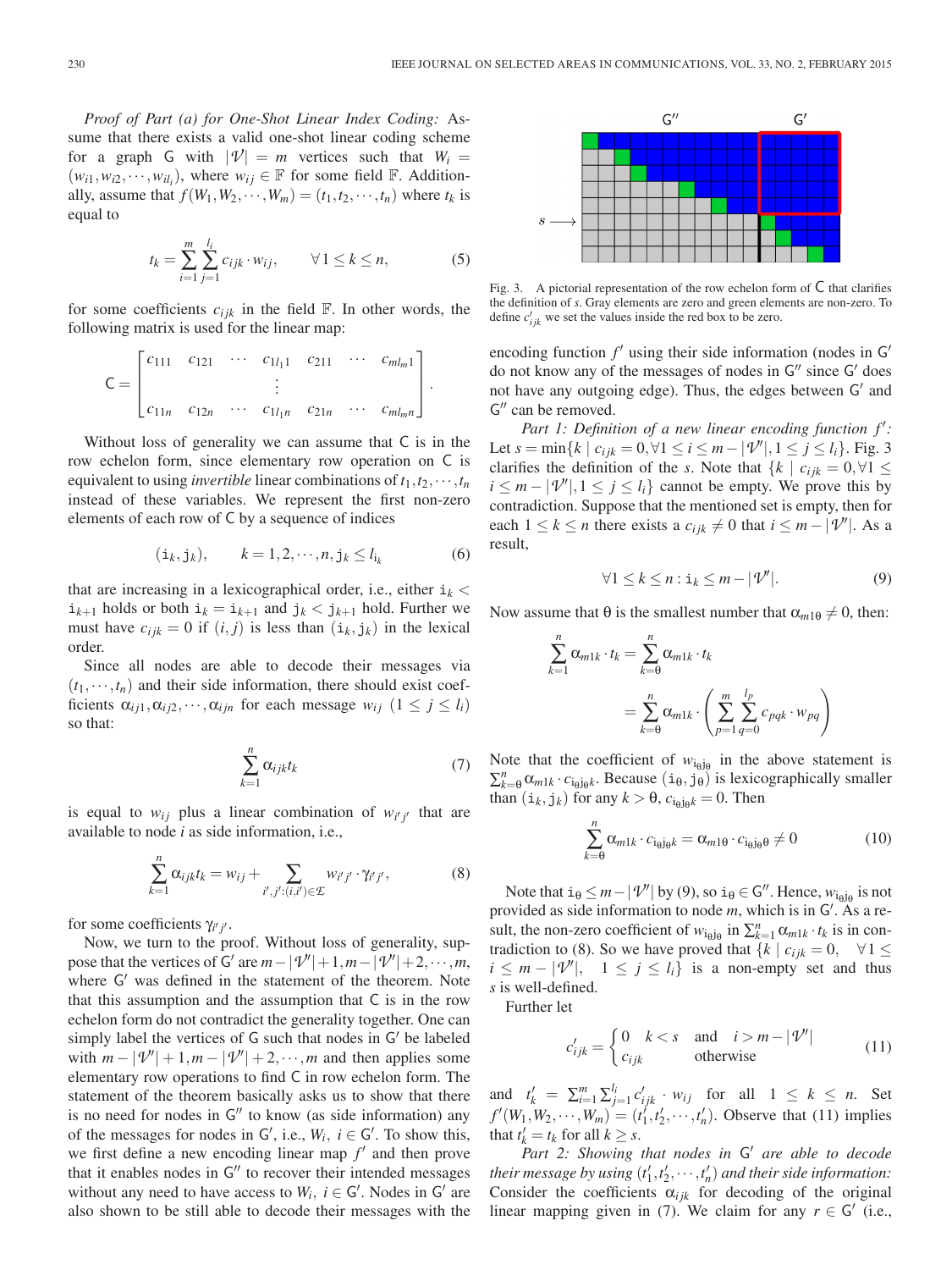$r > m - |\mathcal{V}'|$ ) that  $\alpha_{rj1} = \cdots = \alpha_{rj(s-1)} = 0$  for every  $1 \le j \le l_r$ . This completes the proof since for every  $r \in G'$ :

$$
\sum_{k=1}^{n} \alpha_{rjk} t_k = \sum_{k=s}^{n} \alpha_{rjk} t_k = \sum_{k=s}^{n} \alpha_{rjk} t'_k.
$$
 (12)

Equations (8) and (12) illustrate that every node  $r \in G'$  is able to obtain  $w_{rj}$  in the new coding scheme by calculating  $\sum_{k=s}^{n} \alpha_{rjk} t'_k$ .

We prove  $\alpha_{rj1} = \cdots = \alpha_{rj(s-1)} = 0$  for every  $1 \leq j \leq l_r$  by contradiction. Suppose that *x* is the smallest index that  $\alpha_{rjx} \neq 0$ and *x* < *s*. By the definition of *s*,  $i_x \le m - |\mathcal{V}'|$  ( $i_x \in \mathsf{G}'$ ). It is also clear that the definition of *x* results in the fact that  $\alpha_{r}$  *i* = 0 for all  $y < x$ . Additionally, because  $(i_k, j_k)$ ,  $k = 1, 2, \dots, n$  is strictly increasing  $c_{i_x j_x y} = 0$  for all  $y > x$ . Thus, as

$$
\sum_{k=1}^{n} \alpha_{rjk} \cdot t_k = \sum_{k=1}^{n} \alpha_{rjk} \cdot \left( \sum_{p=1}^{m} \sum_{q=1}^{l_p} c_{pqk} \cdot w_{pq} \right), \qquad (13)
$$

the coefficient of  $w_{i_x,j_x}$  in  $\sum_{k=1}^n \alpha_{rjk} \cdot t_k$  is:

$$
\overline{\mathbf{r}}_{\varepsilon} = \left( \frac{\log_{\mathbb{F}} |\mathcal{W}_{1}|}{n' + n''}, \frac{\log_{\mathbb{F}} |\mathcal{W}_{2}|}{n' + n''}, \dots, \frac{\log_{\mathbb{F}} |\mathcal{W}_{|\mathcal{V}'| + |\mathcal{V}''|}|}{n' + n''} \right)
$$
\n
$$
= \left( \frac{n'}{n' + n''} \left( \frac{\log_{\mathbb{F}} |\mathcal{W}_{1}|}{n'}, \dots, \frac{\log_{\mathbb{F}} |\mathcal{W}_{|\mathcal{V}'|}|}{n'} \right), \frac{n''}{n' + n''}
$$
\n
$$
\times \left( \frac{\log_{\mathbb{F}} |\mathcal{W}_{|\mathcal{V}'| + 1}|}{n''}, \dots, \frac{\log_{\mathbb{F}} |\mathcal{W}_{|\mathcal{V}'| + |\mathcal{V}''|}|}{n''} \right) \right)
$$
\n
$$
= \left( \frac{n'}{n' + n''} \overline{\mathbf{r}}', \left( 1 - \frac{n'}{n' + n''} \right) \overline{\mathbf{r}}'' \right). \tag{14}
$$

$$
\sum_{k=1}^{n} \alpha_{rjk} \cdot c_{i_x j_x k}
$$
\n
$$
= \sum_{k=1}^{x-1} 0 \cdot c_{i_x j_x k} + \alpha_{rj_x} \cdot c_{i_x j_x x} + \sum_{k=x+1}^{n} \alpha_{rjk} \cdot 0 \qquad (15)
$$
\n
$$
= \alpha_{rj_x} \cdot c_{i_x j_x x} \neq 0 \qquad (16)
$$

which is in contradiction to the independency of  $\sum_{k=1}^{n} \alpha_{rjk} t_k$ from  $w_{i_xj_x}$ , that was guaranteed by (8). (Note that  $r \in G'$  and  $i_x \in G''$ , so *r* does not have  $w_{i_x i_x}$  as side information).

*Part 3: Showing that under f decoding is possible without* the need for nodes in  $\mathsf{G}''$  to know messages for nodes in  $\mathsf{G}'$ : For every  $i \in \mathsf{G}^{\prime\prime}$ , let

$$
\beta_{ijk} = \begin{cases} 0 & k \ge s; \\ \alpha_{ijk} & k < s. \end{cases} \tag{17}
$$

We claim that for every  $i \in G''$ :

$$
\sum_{k=1}^{n} \beta_{ijk} t'_k = w_{ij} + \sum_{i',j':(i,i') \in \mathcal{I} \text{ and } i' \notin G'} w_{i'j'} \cdot \gamma_{i'j'}, \qquad (18)
$$

where  $\gamma_{i'j'}$  is given in (8). This shows that nodes at  $G''$  are able to decode their messages using  $(t'_1, t'_2, \dots, t'_n)$  and their side information in  $G''$  (excluding side information from nodes at G ). We have:

$$
\sum_{k=1}^{n} \beta_{ijk} t'_k = \sum_{k=1}^{s-1} \alpha_{ijk} t'_k + \sum_{k=s}^{n} 0 \cdot t'_k
$$
 (19)

$$
= \sum_{k=1}^{s-1} \alpha_{ijk} \cdot \left( \sum_{p=1}^{m} \sum_{q=0}^{l_p} c'_{pqk} \cdot w_{pq} \right) \tag{20}
$$

$$
= \sum_{k=1}^{s-1} \alpha_{ijk} \cdot \left( \sum_{p=1}^{m-|\mathcal{V}'|} \sum_{q=0}^{l_p} c'_{pqk} \cdot w_{pq} \right) \tag{21}
$$

$$
= \sum_{k=1}^{s-1} \alpha_{ijk} \cdot \left( \sum_{p=1}^{m-|\mathcal{V}'|} \sum_{q=0}^{l_p} c_{pqk} \cdot w_{pq} \right), \tag{22}
$$

where (21) and (22) follow from the definition of  $c'_{ijk}$  in (11). Note that the expression of (22) does not include any of  $w_{ij}$  for *i* > *m* − |  $\mathcal{V}'$  |. Moreover, the coefficient of  $w_{ij}$  for  $i \leq m - |\mathcal{V}'|$ are the same as those in  $\sum_{k=1}^{n} \alpha_{ijk} t_k$ . This establishes (18).  $\Box$ 

*Proof of Part (a) for Asymptotic Linear Index Coding:* Assume that  $\mathbf{\bar{r}} = (r_1, \dots, r_m)$  is an achievable rate vector in asymptotic linear index coding problem associated with G. Then there exists a sequence of codes like  $C_1, C_2, \cdots$  whose rate vector converges to  $\bar{r}$ . Using Theorem 2 part a for oneshot linear index coding, for each  $C_i$  there exists a code like  $C_i'$  for the index coding problem introduced by  $G' \cup G''$  whose rate vector equals the rate vector of *Ci*. Thus, the rate vector of  $C_1', C_2', \cdots$  converges to  $\bar{r}$ . This results in the fact that  $\bar{r} =$  $(r_1, \dots, r_m)$  is achievable in asymptotic linear index coding problem associated with  $G' \cup G''$ .

*Proof of Part (b):* The proof has two parts: first we show that  $\bigcup_{\alpha \in [0,1]} \alpha C' \oplus (1 - \alpha) C'' \subseteq C$  and then we will finish the proof by showing that  $C \subseteq \bigcup_{\alpha \in [0,1]} \alpha C' \oplus (1-\alpha)C''$ .

Before starting the proof, let us label the vertices of G so that the vertices of  $G'$  come first.

*Proving*  $\bigcup_{\alpha \in [0,1]} \alpha C' \oplus (1 - \alpha) C'' \subseteq C$ *:* Take an arbitrary vector  $\mathbf{\bar{r}}'$  in  $C'$ . Then we can allocate all of our resources for G' and do not send anything for G". This shows that  $(\mathbf{\bar{r}}',0)$  is in *C*. Similarly for any  $\bar{\mathbf{r}}''$  in *C''*, we have that  $(0, \bar{\mathbf{r}}'')$  is in *C*. Using the standard time-sharing techniques, one can show that the capacity region of the index coding problem is a convex set. Therefore for any  $\alpha \in [0,1]$  the rate  $(\alpha \vec{r}',(1-\alpha)\vec{r}'') \in C$ . This completes the proof.

*Proving*  $C \subseteq \bigcup_{\alpha \in [0,1]} \alpha C' \oplus (1-\alpha)C''$ . For any rate vector **r** ∈ *C*, there exist a sequence of codes like  $C_1$ , $C_2$ ,  $\dots$  whose rates converge to  $\bar{\mathbf{r}}$ . Take some  $\epsilon > 0$  and a code described by encoding function *f* whose rate  $\bar{\mathbf{r}}_e$  is within  $\epsilon$  distance of  $\bar{\mathbf{r}}$ .

*Linear Case:* Suppose that  $f : \mathcal{W}_1 \times \mathcal{W}_2 \times \cdots \times$  $W_{|\psi' + |\psi''|} \to \mathbb{F}^n$ . In the proof of the part (a), we showed that there exist encoding functions  $f': \mathcal{W}_1 \times \mathcal{W}_2 \times \cdots \times \mathcal{W}_{|\mathcal{V}'|} \to \mathbb{F}^{n'}$ and  $f''$ :  $\mathcal{W}_{|\mathcal{V}'|+1} \times \mathcal{W}_{|\mathcal{V}'|+2} \times \cdots \times \mathcal{W}_{|\mathcal{V}'|+|\mathcal{V}''|} \to \mathbb{F}^{n''}$  which are respectively valid for  $G'$  and  $G''$ . Additionally, the size of the range of the concatenation of  $f'$  and  $f''$  equals the size of the range of *f*, i.e.,  $n = n' + n''$ . Hence, if we call the rates of  $f'$ and  $f''$ ,  $\bar{\mathbf{r}}'$  and  $\bar{\mathbf{r}}''$ ,  $\bar{\mathbf{r}}_g$  equals the expression given in (14).

Since  $\bar{\mathbf{r}}' \in \mathcal{C}'$  and  $\bar{\mathbf{r}}'' \in \mathcal{C}''$ , above statement results in the fact that  $\bar{\mathbf{r}}_{\varepsilon}$  lies in  $\bigcup_{\alpha \in [0,1]} \alpha C' \oplus (1 - \alpha) C''$ . By the definition of the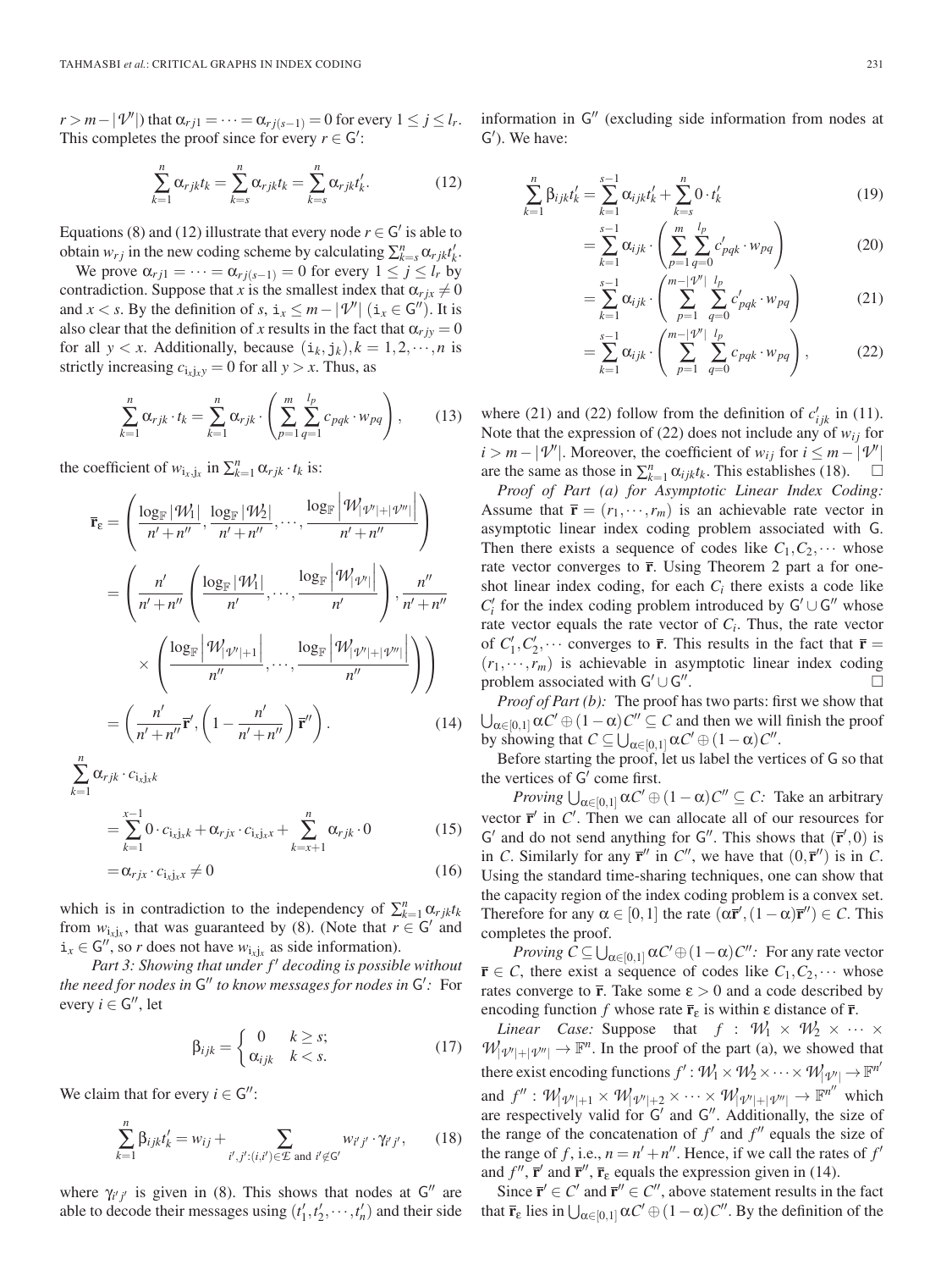asymptotic capacity region,  $C'$  and  $C''$  are closed sets. We are done with the proof by noting that  $\bar{\mathbf{r}}_{\varepsilon}$  can be made arbitrarily close to **r**.

*Non-Linear Case:* Suppose that  $f : \mathcal{W}_1 \times \mathcal{W}_2 \times \cdots \times$  $W_{|\mathcal{V}'|+|\mathcal{V}''|} \rightarrow \{1,2,\dots,N\}$ . In the proof of the part (a), we showed that we can find encoding functions  $f' : \mathcal{W}_1^n \times \mathcal{W}_2^n \times$  $\dots \times W^{n}_{|\mathcal{V}'|} \rightarrow \{1, 2, \dots, 2^{n(K'+\delta)}\}$  and  $f'' : \mathcal{W}^{n}_{|\mathcal{V}'|+1} \times \mathcal{W}^{n}_{|\mathcal{V}'|+2} \times$  $\cdots \times W_{|\mathcal{V}'|+|\mathcal{V}''|}^n \rightarrow \{1, 2, \cdots, 2^{n(K''+\delta)}\}$  in which K' and K'' satisfy  $N = 2^{K'+K''}$ ,  $\delta$  is an arbitrary positive real number, and an appropriate *n* can be found for any fixed  $\delta$  so that such functions exist. Moreover,  $f'$  and  $f''$  are respectively valid for G' and G'' over the alphabet sets of  $\mathcal{W}_1^n, \mathcal{W}_2^n, \dots, \mathcal{W}_{|\mathcal{V}'|}^n$  and  $W_{|\mathcal{V}'|+1}^n, \mathcal{W}_{|\mathcal{V}'|+2}^n, \cdots, \mathcal{W}_{|\mathcal{V}'|+|\mathcal{V}''|}^n$ . Hence, if we call the rates of *f'* and  $f''$ ,  $\overline{r}'$  and  $\overline{r}''$ ,  $\overline{r}_e$  equals:

$$
\begin{split}\n&\left(\frac{\log |\mathcal{W}_1|}{\log N}, \frac{\log |\mathcal{W}_2|}{\log N}, \dots, \frac{\log |\mathcal{W}_{|\mathcal{V}'|+|\mathcal{V}''|}}{\log N}\right) \\
&= \left(\frac{\log |\mathcal{W}_1^n|}{n \log N}, \frac{\log |\mathcal{W}_2^n|}{n \log N}, \dots, \frac{\log |\mathcal{W}_{|\mathcal{V}'|+|\mathcal{V}''|}^n|}{n \log N}\right) \\
&= \left(\frac{\log |\mathcal{W}_1^n|}{n(K' + K'')}, \frac{\log |\mathcal{W}_2^n|}{n(K' + K'')}, \dots, \frac{\log |\mathcal{W}_{|\mathcal{V}'|+|\mathcal{V}''|}^n|}{n(K' + K'')}\right) \\
&= \left(\frac{K' + \delta}{K' + K''}\left(\frac{\log |\mathcal{W}_1^n|}{n(K' + \delta)}, \dots, \frac{\log |\mathcal{W}_{|\mathcal{V}'|}^n|}{n(K' + \delta)}\right), \\
&\frac{K'' + \delta}{K' + K''}\left(\frac{\log |\mathcal{W}_{|\mathcal{V}'|+1}^n|}{n(K'' + \delta)}, \dots, \frac{\log |\mathcal{W}_{|\mathcal{V}'|+|\mathcal{V}''|}^n|}{n(K'' + \delta)}\right)\right) \\
&= \left(\frac{K' + \delta}{K' + K''}, \frac{K'' + \delta}{K' + K''}, \frac{K''}{K''}\right) \\
&= \frac{K' + K'' + 2\delta}{K' + K''} \left(\frac{K' + \delta}{K' + K'' + 2\delta} \mathbf{F}', \frac{K'' + \delta}{K' + K'' + 2\delta} \mathbf{F}''\right)\n\end{split}
$$

Thus,

$$
\frac{K' + K''}{K' + K'' + 2\delta} \overline{\mathbf{r}}_{\varepsilon} = \left( \frac{K' + \delta}{K' + K'' + 2\delta} \overline{\mathbf{r}}', \frac{K'' + \delta}{K' + K'' + 2\delta} \overline{\mathbf{r}}'' \right).
$$

 $\overline{A}$   $\overline{R}$   $\overline{R}$   $\in$   $C'$  and  $\overline{R}$   $\overline{R}$   $\overline{R}$   $\overline{R}$  are  $\overline{R}$  are  $\overline{R}$  and  $\overline{R}$   $\overline{R}$  and  $\overline{R}$   $\overline{R}$  and  $\overline{R}$   $\overline{R}$  and  $\overline{R}$   $\overline{R}$  and  $\overline{R}$   $\overline{R}$  and  $\overline$  $\alpha$ )*C*" for any  $\delta > 0$ . Since  $\bigcup_{\alpha \in [0,1]}^{\infty} \alpha C' \oplus (1 - \alpha) C''$  is a closed set and we can make  $\delta$  and  $\varepsilon$  as close to zero as we want, we will be done.

*Proof of Part (c):* We prove this part using induction on *l*. If  $l = 1$ , then  $G = G_1$  and  $C = C_1$  so we are done. Now assume that  $l > 1$ . Lets call the vertex set of  $G_i$ ,  $V_i$ . It is straightforward to see that every directed graph has a strongly connected component that does not contain any outgoing edges, i.e., there exists *i* so that there is no edge in G that starts from the vertices of  $V_i$  and ends in  $V - V_i$ . Set  $V' = V_i$  and  $V'' = V - V_i$ . We denote the subgraph of G induced on  $V''$  by  $\tilde{G}$ . Using parts (a) or (b) on  $\mathcal{V}'$  and  $\mathcal{V}''$  we have:

$$
C = \bigcup_{\alpha_i \in [0,1]} \alpha_i C_i \oplus (1 - \alpha_i) \tilde{C}
$$
 (23)



Fig. 4. In the index coding problem associated with this graph, removing the edges which belong to no cycle implies a larger public message rate.

where  $\tilde{C}$  is the capacity region of  $\tilde{G}$ . Since  $\tilde{G}$  has exactly  $l - 1$ strongly connected components  $(G_1, \dots, G_{i-1}, G_{i+1}, \dots, G_l)$ , by induction we have:

$$
C = \bigcup_{\sum_{1 \le j \le n, j \ne i} \alpha_j = 1} \left( \bigoplus_{1 \le j \le n, j \ne i} \alpha_j C_i \right) \tag{24}
$$

(23) and (24) clearly complete the proof.

## *C. Proof of Theorem 3*

*1) Proof of Part (a)—Linear one-shot case:* If G is USCS, then proof is finished. Otherwise, G contains an edge like  $e = (u, v)$  which is not located in any cycle. Let  $V_1$  be the set of vertices that can be reached from *v*. Moreover, let  $\mathcal{V}_2$  be the set of vertices that cannot be reached from *v*. It is easy to verify that there will be no edge that starts from  $\mathcal{V}_1$  and finishes in  $\mathcal{V}_2$ . Using part (a) of Theorem 2, we can remove all edges between  $V_1$  and  $V_2$  including *e*, so that the rate region does not shrink. As the number of the edges of G is finite, by repeating this process we can find a USCS subgraph of  $G$  like  $G'$  whose rate region equals the rate region of G. Hence, if G is a critical graph, it should be equal to  $G'$  which is USCS. In other words, any critical graph for one-shot linear index coding is USCS.

The proof for *Linear asymptotic* and *Non-linear asymptotic index coding* using part (a) of Theorem 2 is similar.

*2) Proof of Part (b):* To prove this part we need to show that a critical graph exists for one-shot non-linear case that is not USCS.

Consider the graph given in Fig. 4. We call this graph  $G =$ ( $\mathcal{V}, \mathcal{E}$ ). Assume that  $\mathcal{W}_i = \{0, 1\}$  for all  $1 \leq i \leq 5$  and  $\mathcal{W}_6 =$  ${0, 1, 2, 3, 4}$ . We have the following claim.

*Claim 1:* Sending a symbol from  $\{1, 2, \dots, 32\}$  as the public message suffices for every node to decode its message. However, if we remove the edges connected to node 6, which do not belong to any cycle, we need at least 35 symbols to have a successful transmission of the messages.

This claim establishes the desired result, since if G is critical it would be an instance of a non-USCS graph that is critical. If G is not critical, there is a subgraph  $G'$  of it (obtained by removing edges from  $G$ ) that is critical; that is the graph  $G'$  is such that sending a symbol from  $\{1, 2, \dots, 32\}$  as the public message suffices for every node to decode its message. However any further removal of edges from  $G'$  results in a graph that does not have this property. By the above claim, the minimal graph  $G'$  should contain at least one of the edges connected to the node 6; since if not, G' would be a subgraph of the graph shown in the claim to need at least 35 symbols. Therefore,  $G'$  contains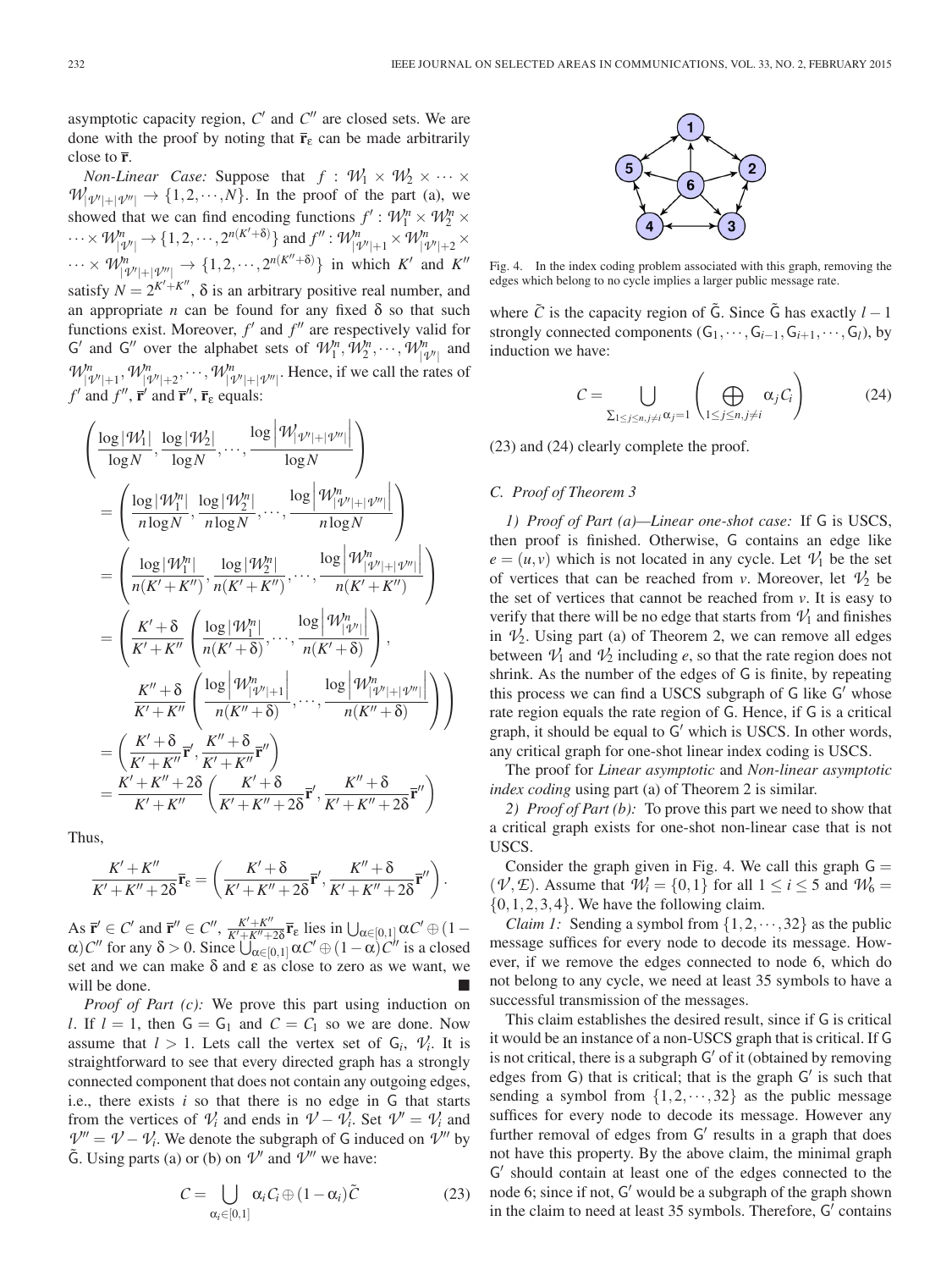an edge that is not on any cycle. Hence it is a non-USCS and critical graph.

We now turn to the proof of the claim. In order to construct the coding scheme using 32 symbols for G, first note that  $W_1W_2W_3W_4W_5$  forms a binary sequence of the length 5. Based on the value of  $W_6$ , we XOR this sequence with one the following sequence: 00000, 10001, 01111, 01100, 10111, that is, if  $W_6$  is 0 we XOR the sequence with 00000, if it is 1 we XOR it with 10001, and so on. Then, we transmit the result as the public message (the public message has 32 different possibilities and can be transmitted). Let us denote the 5-bit public message by  $W_1W_2W_3W_4W_5$ . It is sufficient to show that every node can decode its message with the help of the public message and its side information. First of all, because the node 6 knows the message of 1 to 5, it can XOR their message by the public message and from the XOR decode its message. For the other nodes, note that  $W_i \oplus \tilde{W}_i$  for  $1 \leq i \leq 5$  is a function of the side information of node *i*, and therefore, node *i* can decode its message. We explain the decoding process for node 1; the decoding process for other nodes is similar. Node 1 knows *W*<sup>2</sup> and  $W_5$ . By comparing these two bits with  $\tilde{W}_2$  and  $\tilde{W}_5$ , node 1 can exactly recover  $W_6$  if it is equal to 0, 2 or 3. If  $W_6$  is equal to 1 or 4, node 1 cannot find the exact value of  $W_6$ . However in both cases of  $W_6 = 1$ , 4 we have  $\tilde{W}_1 = \neg W_1$ , and by flipping  $\tilde{W}_1$ the first node can recover its intended bit.

In order to prove that if we remove the edges connected to node 6, at least 35 symbols are needed, suppose that there exists a coding scheme which requires at most 34 symbols. First notice that the sets  $\{f(w_1, w_2, \dots, w_6) : w_1, w_2, \dots, w_5 \in$  $\{0,1\}$  for different  $w_6 \in \{0,1,2,3,4\}$  are mutually disjoint (Otherwise node 6 cannot decode its message using its side information and public message). According to Pigeonhole Principle, we can conclude that there exists  $w_6 \in \{0, 1, 2, 3, 4\}$ so that if  $W_6 = w_6$ , public message gets at most 6 distinct different values when we vary the  $w_1, w_2, \dots, w_5$ , i.e., the cardinality of the set  $\{f(w_1, w_2, \dots, w_6) : w_1, w_2, \dots, w_5 \in \{0, 1\}\}\$ is at most 6 (If not, we would have 5 sets of the size at least 7, and it contradicts with our assumption that the public message has 34 different symbols). For this value of  $w_6$ , consider the following function over five variables  $w_1, w_2, \dots, w_5$ :<br> $\tilde{f}(w_1, w_2, \dots, w_5) = f(w_1, w_2, \dots, w_5, w_6)$ . Since  $W_6$  was independent of  $(W_1, \dots, W_5)$  and we have zero probability of error,  $\tilde{f}$  is a valid encoding function for a cycle of length 5. This contradicts Lemma 3 below.

*Lemma 3:* The bidirectional cycle of length 5 with  $W_i =$ {0,1} needs a public message of alphabet size 7 to achieve a zero probability of error for the one-shot problem.

*Proof:* We prove this lemma by contradiction. Assume otherwise that there exists a coding scheme that uses a public message with 6 possibilities. As there are 32 combinations of the messages of the nodes, from the Pigeonhole Principle, we conclude that the encoding function maps at least 6 combinations of the messages to one symbol, i.e., there are six sequences of  $(w_{1i}, w_{2i}, \dots, w_{5i}) \in \{0, 1\}^5$ ,  $i = 1, 2, \dots, 6$ , whose  $f(w_{1i}, w_{2i}, \dots, w_{5i})$  are equal, i.e., their corresponding public message is the same. Thus, the nodes should be able to recover their own messages using their side information. In other words, for instance for node 1, if  $w_{1i} \neq w_{1i'}$  for some *i* 

and *i'*, then we should have  $(w_{2i}, w_{5i}) \neq (w_{2i'}, w_{5i'})$ . Thus the six sequences should be distinguishable, where we call two sequences  $(w_1, w_2, \dots, w_5)$  and  $(w'_1, w'_2, \dots, w'_5)$  distinguishable if for each  $i \in \{1, 2, \dots, 5\}$  either  $w_i = w'_i$  or the  $w_j \neq w'_j$  for some  $j : (i, j) \in \mathcal{E}$ .

Given a sequence  $(w_1, w_2, \dots, w_5)$ , consider the graph induced on the set of vertices  $\{j : w_j = 1\}$ . We call the sequence  $(w_1, w_2, \dots, w_5)$  "good" if the induced graph does not contain a vertex of degree zero (i.e., is connected). For instance, in a cycle of size 5 if we take  $(w_1, w_2, \dots, w_5) = (1, 1, 1, 0, 0)$ , the induced graph would be on nodes 1, 2, 3 which is connected. However  $(w_1, w_2, \dots, w_5) = (1, 1, 0, 1, 0)$  corresponds to the induced graph on nodes 1, 2, 4 which is not connected since node 4 is not connected to nodes 1 and 2. It is easy to verify that  $(w_1, w_2, \dots, w_5)$  and  $(w'_1, w'_2, \dots, w'_5)$  are distinguishable if and only if their bitwise XOR is good. For instance  $(1,1,0,1,0)$ and  $(0,0,0,0,0)$  are not distinguishable (by node 4) since their XOR, (1,1,0,1,0) is not good.

Now, we know that the XOR of any two of  $(w_{1i}, w_{2i}, \dots, w_{5i})$ ,  $1 \leq i \leq 6$  is good. We show that this cannot happen. Without loss of generality, we can assume that one of the six sequences is the all zero sequence. Thus, we should look for 5 sequences that are individually good, and their pairwise bitwise XOR is also good. Non-existence of such sequences is verified by a computer program.

## *D. Proof of Theorem 4*

Suppose that  $G = (\mathcal{V}, \mathcal{E})$  is a bidirectional graph where  $V = \{1, 2, \dots, m\}$ . To show that G is critical, we need to show that there exists a rate vector  $\mathbf{\bar{r}} = (r_1, r_2, \dots, r_m)$  for every  $e =$  $(u, v)$  ∈ *E* that is achievable in G, but not achievable in G – *e*. We define  $\bar{\mathbf{r}}$  in the following manner:

$$
r_i = \begin{cases} 1 & if \ i = u \ or \ i = v \\ 0 & otherwise. \end{cases}
$$

To show that  $\bar{\mathbf{r}}$  is achievable in  $\mathbf{G}$ , suppose that  $W_i$  is the message of node *i*, and  $W_i \in \mathcal{W}_i$  where:

$$
\begin{cases} \mathcal{W}_i = \{0, 1\} & \text{if } i = u \text{ or } i = v \\ \mathcal{W}_i = \{0\} & otherwise. \end{cases}
$$

Now, if we send  $W_u \oplus W_v$  as public message, then *u* and *v* can decode their message, because they have the message of each other as side information and the sum of their message. As *W<sup>i</sup>* has only one element for  $i \neq u, v$ , the other vertices can trivially decode their message. Therefore, **r** is supported by G.

Additionally, since the set  $\{u, v\}$  in  $G - e$  has no directed cycle, Lemma 2 implies that for every  $\mathbf{r}' = (r'_1, r'_2, \dots, r'_m)$ supported by  $G - e$ ,  $r'_u + r'_v \le 1$ . Thus,  $\bar{r}$  cannot be supported by G−*e*.

Next we show that a cycle of size four with vertices {1, 2, 3, 4} and edges {(1, 2), (2, 1), (2, 3), (3, 2), (3, 4), (4, 3), (4, 1),  $(1, 4)$ }) is not symmetric rate critical. If this graph supports the rate vector  $\mathbf{\bar{r}} = (r, r, r, r)$ , as the set {1, 3} has no directed cycle, Lemma 2 gives that  $r \leq \frac{1}{2}$ . In addition, consider the subgraph H of the cycle with edges  $\{(1, 2), (2, 1), (3, 4), (4, 3)\}$ . If we send two bits  $(W_1 \oplus W_2, W_3 \oplus W_4)$  as public message, then all nodes can decode their message. Hence, the rate  $(\frac{1}{2}, \frac{1}{2}, \frac{1}{2}, \frac{1}{2})$  is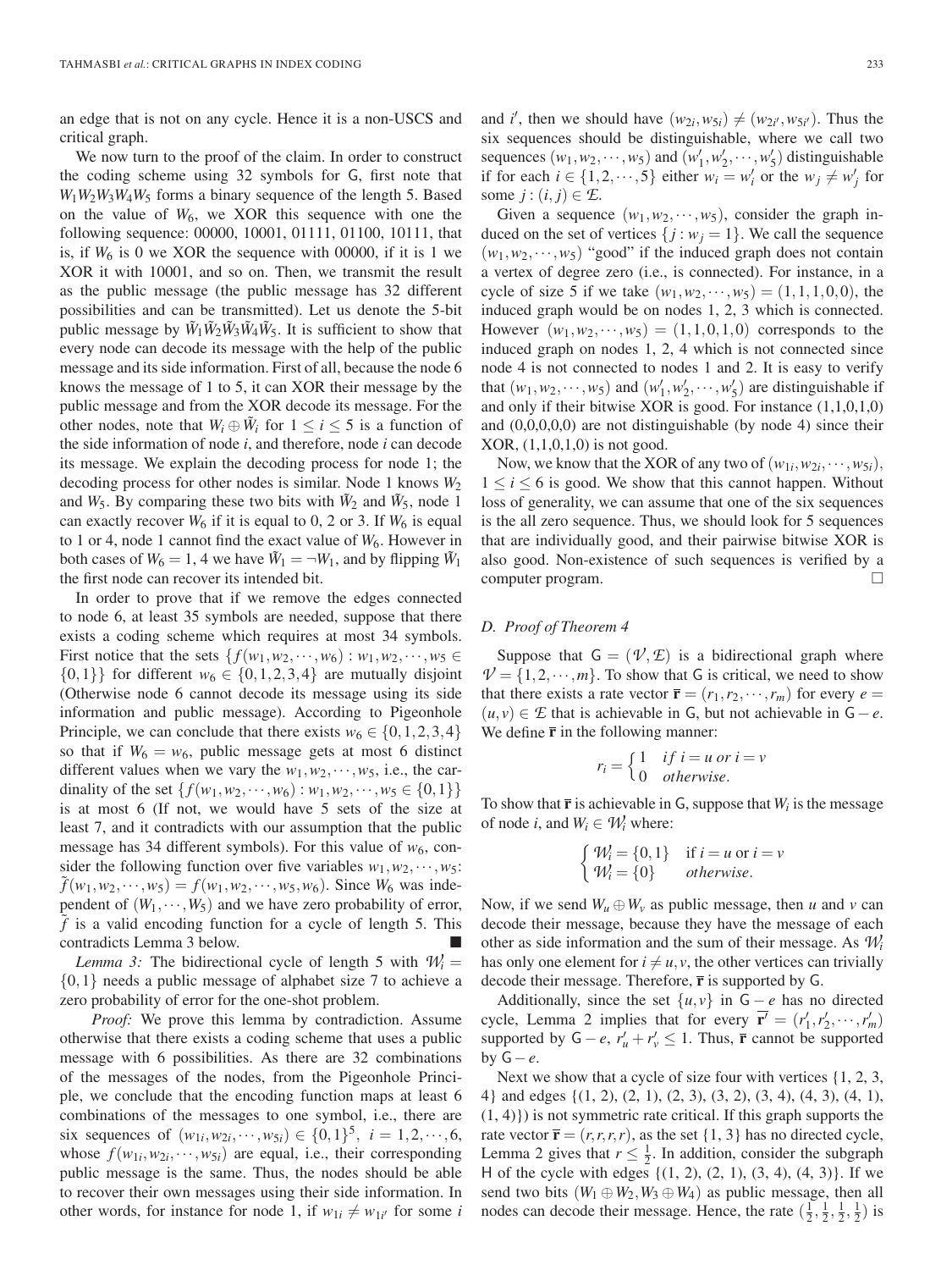achievable in H. Now, since removing edges (2, 3), (3, 2), (4, 1), (1, 4) do not change the symmetric capacity region of cycle of size four, it is not symmetric rate critical. -

## *E. Proof of Theorem 5*

*1) Criticality of* G∪H: In order to show the criticality of G∪ H we need to show that by eliminating every edge like *e* from G∪ H, the capacity region of the index coding problem related to G∪H shrinks strictly. Without loss of generality assume that  $e \in \mathcal{E}_G$ . As G is a critical graph, there exists a rate vector like **r** that supports G, but not  $G'(\mathcal{V}_G, \mathcal{E}_G - \{e\})$ . Now, consider a rate vector for the index coding problem introduced by G∪H in which the rates of nodes in H are all zero and rates of the nodes in G equals **r**. This rate vector is evidently admissible for G∪H, but not for G'∪H (which is G∪H after elimination of *e*).

*2) Symmetric Criticality of* G∪ H *in Asymptotic Scenarios:* Showing that the maximal symmetric rate also reduces after we remove an edge from  $G ∪ H$  is more challenging. Let  $r_1$  and *r*<sup>2</sup> be the maximal symmetric rate for G and H respectively. It is clear that concatenation of these two coding functions with proportion of  $\frac{r_2}{r_1+r_2}$  and  $\frac{r_1}{r_1+r_2}$  for G and H respectively, results in a coding function for  $G \cup H$  with the symmetric rate of  $r =$  $(r_1r_2)/(r_1+r_2).$ 

We claim that this symmetric rate would not be achievable if any edge like *e* is removed from G∪ H. This will prove the symmetric criticality of G∪H. We are going to prove this claim by contradiction. Without loss of generality, assume that *e* is an edge of G. We refer to the graph obtained by G after elimination of *e* as G . Suppose that there exists a coding function like *f* for  $G' \cup H$  with the symmetric rate of *r*. From Theorem 2 then, there exist some  $\alpha \in [0,1]$  and symmetric rates  $r'_1$  and  $r'_2$  for  $G'$ and H such that  $r = \alpha r_1' = \bar{\alpha} r_2'$ . A simple calculation and using the fact that  $r = (r_1 r_2)/(r_1 + r_2)$  gives us  $(1/r'_1) + (1/r'_2) =$  $(1/r_1)+(1/r_2)$ . However this cannot happen since  $r'_1 < r_1$  and  $r'_2 \le r_2$ , by the symmetric criticality of G and by the definitions of *r*<sup>1</sup> and *r*2. This completes the proof by contradiction.

*3) Symmetric Criticality of* G ∪ H *in One-Shot Linear Scenario:* Consider the symmetric one-shot linear index coding problems defined over G, H, and  $G \cup H$ . Assume that the alphabet of each node in each of these problems is  $\mathbb{F}^l$  for some finite field  $\mathbb{F}$ . Let  $n_1$  be the minimum possible positive integer number such that there exists a valid linear coding function with the output size of  $n_1$  symbols over  $\mathbb F$ . Define  $n_2$  for H in the same manner. It is clear that there exists an encoding function for the problem related to  $G \cup H$  that uses a public message of  $n_1 + n_2$  symbols by concatenation of the encoding functions that use  $n_1$  symbols for G and  $n_2$  symbols for H. Hence, the symmetric rate of  $\frac{l}{n_1+n_2}$  is achievable for the index coding problem introduced by G∪H.

We are going to show that if G and H are both symmetric critical, then  $G \cup H$  is symmetric critical too. To prove the symmetric criticality of  $G \cup H$ , we will prove that any valid coding function for  $G \cup H$  needs at least  $n_1 + n_2 + 1$  public symbols after removal of any edge like *e* from G∪ H. Without loss of generality, we assume that *e* is removed from the G component of G∪ H. We refer to the graph obtained by G after the removal of *e* as  $G'$ . Then, the graph obtained from  $G \cup H$ 

after the removal of *e* would be G ∪H. Let *f* be a valid encoding function for  $G' \cup H$ , we have shown in the proof of part (a) of Theorem 2 that there exist two valid encoding functions  $f'$  and  $f''$  for G' and H so that the concatenation of  $f'$  and  $f''$  has the same output size to  $f$ . As  $f''$  is a valid encoding function for H, its output size is at least *n*2. In addition, because of the criticality of G, we know that every valid encoding function for G', including  $f'$ , needs at least  $n_1 + 1$  symbols. Accordingly, the concatenation of  $f'$  and  $f''$  has an output size of at least  $n_1 + n_2 + 1$ . Consequently, the output size of the *f* is at least  $n_1 + n_2 + 1$ . This means that G∪H is symmetric critical because it cannot support the symmetric rate of  $l/(n_1+n_2)$  after removal of any of its edges.

## *F. Proof of Theorem 6*

*1) Proof of Part (a):* In the first step of the proof, we will show that the new graph G' supports the symmetric rate of  $\bar{\mathbf{r}} =$  $\left(\frac{1}{m-1}, \frac{1}{m-1}, \cdots, \frac{1}{m-1}\right)$ . In the next step, we will show that this rate will not be achievable if any edge is eliminated. These two steps will clearly prove this theorem.

*(I) Achievability*: Let *Wi* denote the message of node *i*, and  $W_i \in W_i = \{0, 1\}$ . Consider the encoding function  $f(W_1, \dots, W_m) = (f_1, \dots, f_m) = (W_1 ⊕ W_2, \dots, W_{j-1} ⊕$ *W*<sub>*j*</sub>,*W*<sub>*j*</sub> ⊕ *W*<sub>*j*+1</sub> ⊕ *W*<sub>*m*+1</sub>,*W*<sub>*j*+1</sub> ⊕ *W*<sub>*j*+2</sub>, ···,*W*<sub>*k*−1</sub> ⊕ *W*<sub>*k*</sub>, *W*<sub>*k*</sub> ⊕  $W_{k+1} \oplus W_{m+1}, W_{k+1} \oplus W_{k+2}, \cdots, W_{m-1} \oplus W_m, W_m \oplus W_1$ .

For  $1 \leq l \leq m$ ,  $f_l$  is the sum of the side information of node *l* and *W<sub>l</sub>*; therefore node *l* (for  $1 \le l \le m$ ) can decode its message. Node *m*+1 can also consider:

$$
\bigoplus_{l=1}^{i-1} f_l = \bigoplus_{l=1, l \neq j}^{i-1} (W_l \oplus W_{l+1}) \oplus (W_j \oplus W_{j+1} \oplus W_{m+1})
$$
  
=  $W_1 \oplus W_i \oplus W_{m+1}$ .

Since node  $m + 1$  has  $W_1$  and  $W_i$  as side information, it can decode its message with the help public message.

As  $f(W_1, \dots, W_m) \in \{0, 1\}^m$ , it shows the achievability of rate  $(\frac{1}{m}, \frac{1}{m}, \dots, \frac{1}{m})$ . For  $t \neq j, k$ , if omit  $f_t$  from  $f$  and construct a new encoding function  $f'$ , then due to the fact that:

$$
\bigoplus_{1\leq l\leq m,l\neq t}f_l=f_t,
$$

each node can obtain  $f$  from  $f'$ . So, they can decode their message by the help of  $f'$  and their side information. It shows the achievability of the rate  $\bar{\mathbf{r}} = (\frac{1}{m-1}, \frac{1}{m-1}, \dots, \frac{1}{m-1})$ .

*(II) Unachievability after Edge Removal: To show that G' is* critical, it suffices to prove that after removing any edge of *E* , we will need at least *m* bits of public message. Lemma 2 implies that if there exists a subset of length *m* in a graph which does not contain any cycle, the rate  $\bar{\mathbf{r}}$  would not be achievable in the graph (otherwise the sum of the rates would be  $\frac{m}{m-1}$  which is greater that 1). Thus, it suffices to show that for every  $e \in \mathcal{L}'$ , there exists a subset of  $\mathcal{V}'$ , say *A*, of length at least *m* such that the induced subgraph of *A* in  $G' - e$  has no directed cycle.

First, suppose that  $e \in \mathcal{E}$ . Then we can choose  $A = \mathcal{V}$ . As *A* contains exactly *m* vertices and the induced graph is a directed